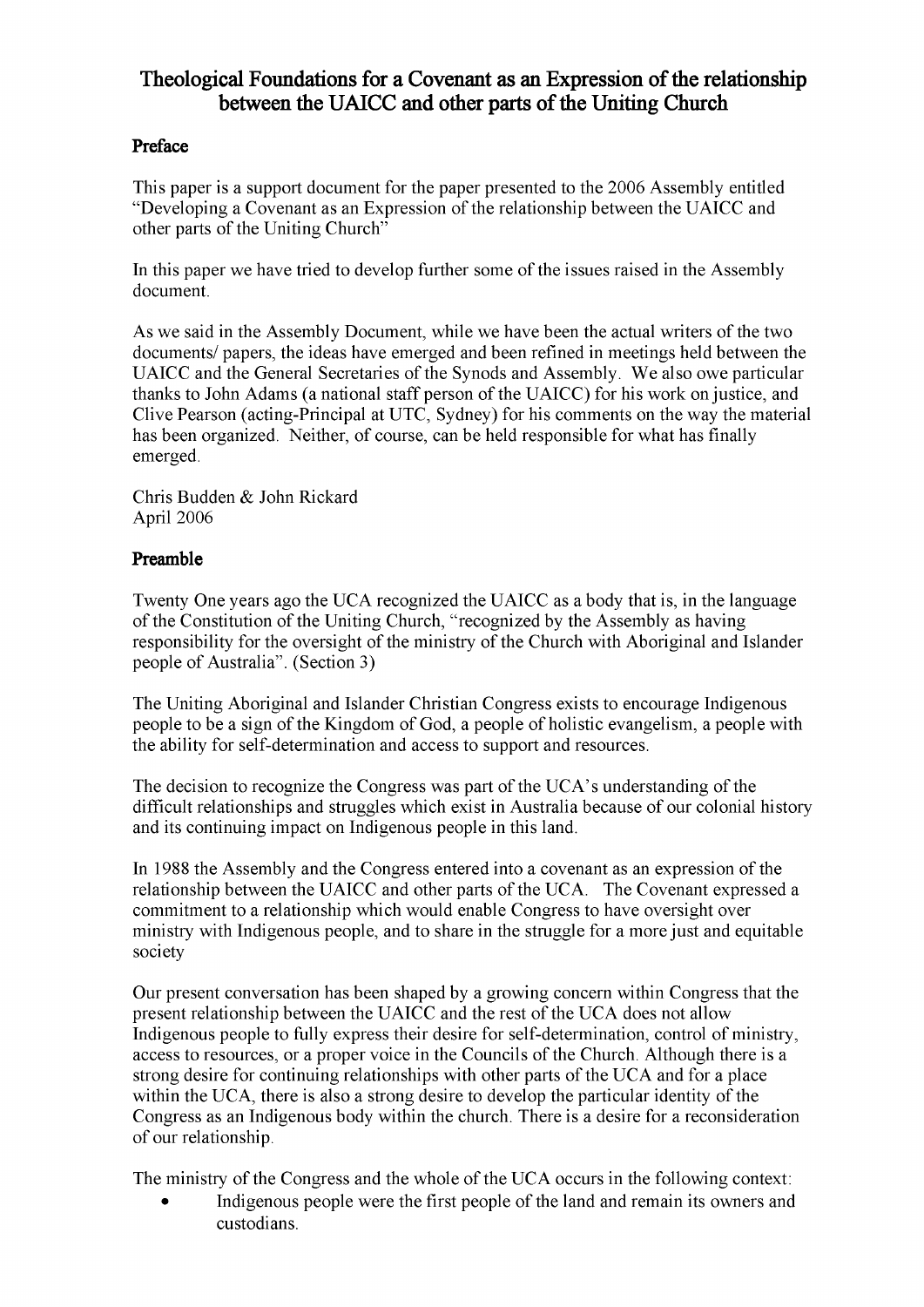- The identity of Indigenous people is rooted in the land. The earth is Mother, God is revealed through the land, and all of one's relationships depend on the land.
- The modern Australian nation was built on a history of colonial invasion which led to the destruction of language and culture, the stealing of land, absence of respect, and the perpetuation of violence, abuse and exploitation.
- This colonial history has created the climate for continuing disadvantage. In 2001 there were 460,140 Indigenous people in Australia, representing 2.4% of the national population. This community:
	- o Is over-represented in the gaol population
	- o Suffers significant disadvantage in education, employment, and health.
	- o Has a lower life expectancy, and higher suicide rate

The birth of the Congress was a reaction by its founders to the discrimination and injustice suffered by Indigenous Australians and their relative powerlessness within Australian society and the church. This situation continues today. The small membership of Congress means that it is easy for its voice to be overlooked or dismissed in Synod, Assembly and other meetings. We are called to consider how we can ensure that this does not happen.

#### The present task

This document arises from a request of the ASC that, in the light of concerns expressed after the 2003 Assembly, the issue of a new covenant be considered. The 2003 Assembly resolved:

- 
- $(b)$  to assure the UAICC of the strong desire of the UCA to continue to live under God in the covenant relationship between indigenous and non-indigenous members of the Church;
- (c) to request the President to ensure that steps are taken as soon as possible to participate with the UAICC in response to their and our concerns for the future of the covenant relationship;
- (d) to request the Standing Committee to consider ways in which the Assembly decision-making procedures may become more culturally sensitive and more informed by our cultural diversity." (Minute 03.44)

In response to this decision the National Executive of the UAICC determined: "The National Executive is of one mind that the UAICC and the UCA should work toward redefining their relationship and reshaping the covenant agreement **to better achieve more equal power sharing and greater autonomy for the UAICC within the overall structures of the Uniting Church**." (Minute 11/03. 16)

Initially the Assembly General Secretary, the Synod General Secretaries and the Executive of the UAICC, being concerned for the impact of the Assembly meeting on the UCA's relationship with Congress, took up the task of exploring those relationships. This led to concern for Covenant, and the practical expression of that covenant relationship, and to a sharing of these matters with the Assembly Standing Committee. The ASC has continued to give oversight to this task.

This material is written by a group of people who have struggled for some time to understand our need of each other, and to celebrate our difference as Indigenous and non-Indigenous people in the Australian community. We have sought to understand what it means to be at some level strangers, people of different cultures, experiences, religious life, and place within the colonial history and invasion that marks the modern history of this country. Indeed, our desire for Covenant is a desire to understand how as strangers we can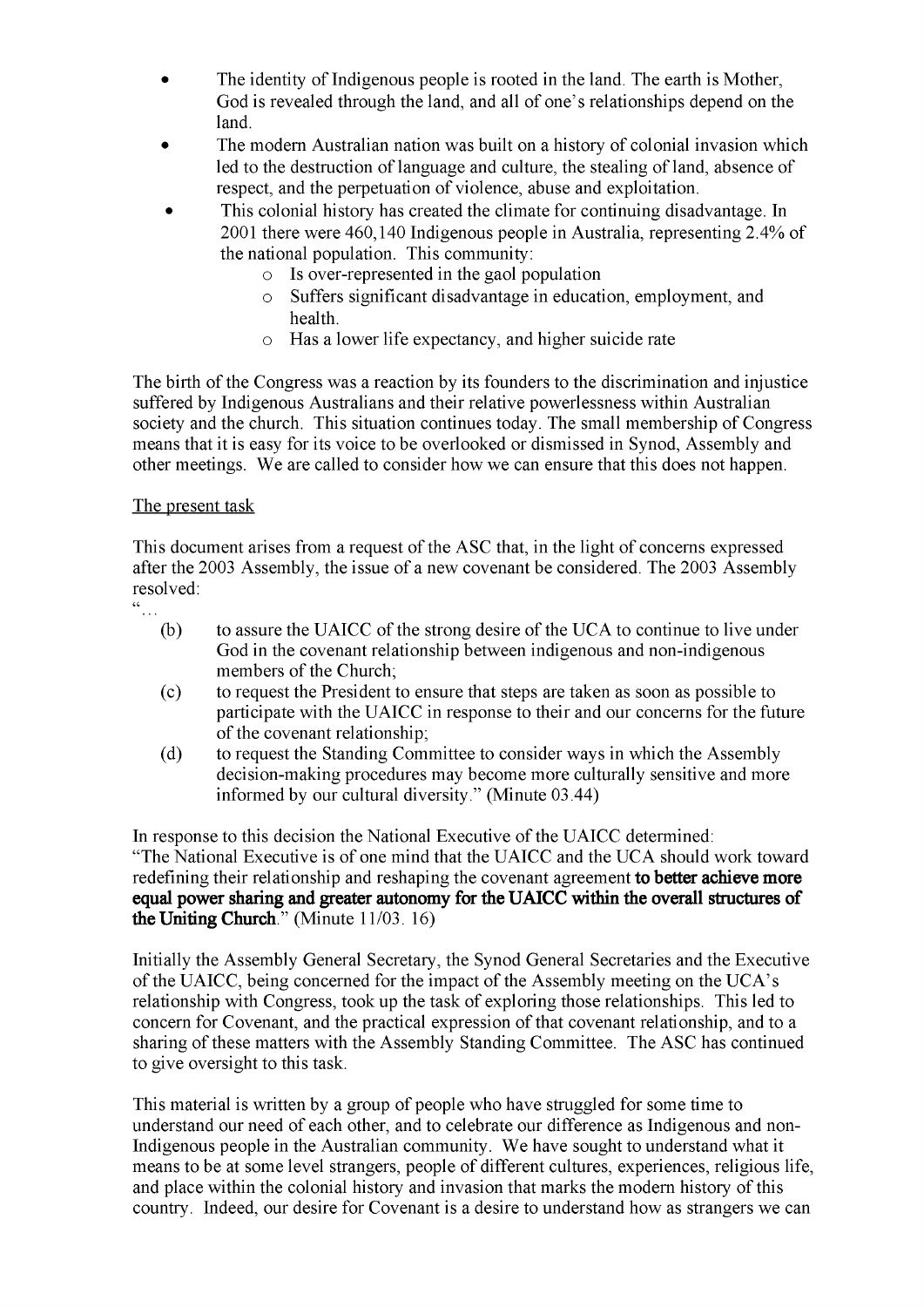embrace in a way that does not crush and assimilate us into one, indistinguishable community.

We are willing to do this because, whatever the nature of the differences which make us strangers to each other, we are bound by our faith in Jesus Christ as brothers and sisters, and by our common identity as 'aliens and exiles' (1 Peter 2:11).

This document is in two parts:

- Theological foundations
- The Covenant

Readers are encouraged to see the document presented to the Assembly for further suggestions about the practical implications of covenanting.

It is important that we understand that the three parts of this conversation (theological foundations, the actual covenant, and the practical implications) are interwoven and interdependent. The drafting group found it was helped to understand the three parts and their relationship when it drew on the covenant of marriage, and what it illustrates about theology, covenant commitment, and practical living.

- When we think about marriage we can begin with a theology of marriage that helps us to understand the nature of marriage and its place within God's purposes for humankind. The Theological section of this document seeks to explain the way in which we relate together, our common discipleship, the foundations for our common life as Christian people, and what we believe our relationships means.
- The marriage service speaks about the actual relationship of the couple being married, their commitments and their hopes. It reminds them how the Church's understanding of marriage actually touches their lives. The Covenant statement within this document is the statement of our particular commitment  $-$  it rehearses our relationship, indicates our commitment, spells out our understanding of the relationship and our hopes for it. There is a statement of our understanding of covenant.
- After the wedding, couples must sort out their living arrangements, the things they will do together, how their lives will be lived together as they deal with the practical matters of life in the light of their understanding of marriage and the promises they have made. The third section of this document sets out our understanding of how we will actually live together. It explores the way we relate, the roles and authorities people have, the way we meet together, the way resources are shared.

It is not a simple, linear development – theology, covenant, practice. We develop a theology in the first place to explain how our practices fit into the purposes of God. We use that theology, and the covenant which seeks to reflect that theology, as a way of checking if our practices are appropriate. But we also use our practices to check whether the theology really is helpful in expressing our understanding of God and Christian discipleship. There is a moving back and forth  $-$  a way of re-enforcing, checking, calling to confession and repentance and new beginnings.

# Two major assumptions

As a Catholic, Reformed and Evangelical Christian community we claim that we are saved through grace alone through faith alone in Christ. Justification (being put right with God) and sanctification (being made holy) are what grace achieves in the community of faith. That is, God both frees and forgives us out of deep love, and forms us into a pattern of living that reflects that freeing love. Beliefs make practices intentional. We seek to live lives where God's grace takes actual shape among people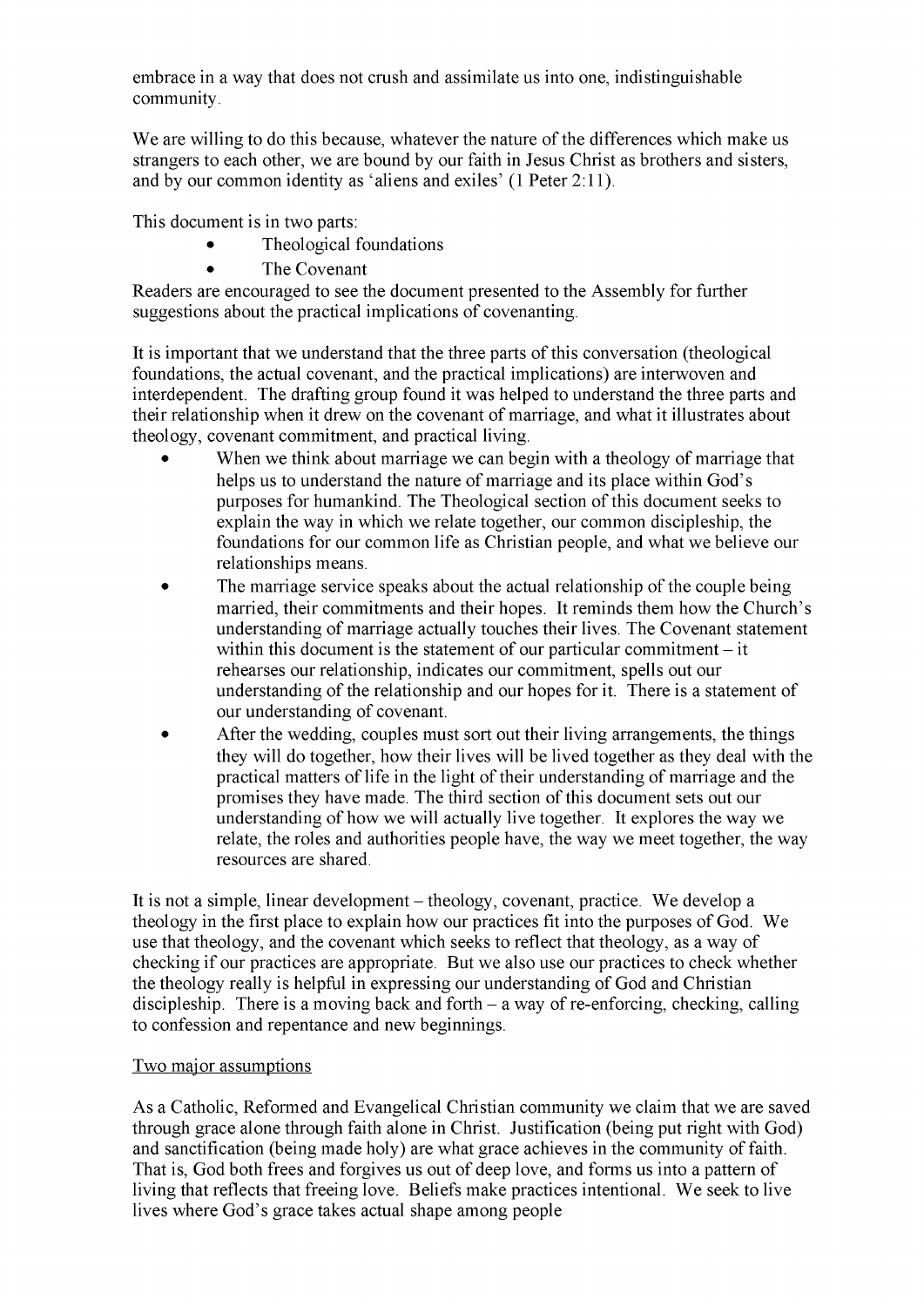For the Uniting Church in Australia how we understand our faith, and how we put that faith into practice is inescapably tied up with our relationship with Indigenous people. This theological imperative is not merely a case of social justice, although that is important. How a church that has its roots in a colonial history relates to an Indigenous people is also part of the bigger question of who Christ is for us in this place, in this here and now. The theological issue at stake is one of redemption, healing, wholeness, reconciliation and forgiveness. All of these concerns involve our response to Christ's call to take up our cross and follow in the Spirit of the risen Lord.

As a Church we have to make sense of the suffering of Indigenous people as a result of colonial history in which the church shares, and we have to find a new foundation for the relationships which exist in the Church between Indigenous people as the First peoples of the land and all those who have come since.

Second, this is a conversation which is best served by us talking about the 'first peoples and those who have come after'. As the original people of the land, placed here through the gracious purposes and actions of God, Indigenous people are First people and remain First people even in the church. This is not the first of 'privilege' but of respect for their place in this land and their experience of God in this place, and of the need for them to be treated justly. It is respect for their voice and wisdom, and for how they have incarnated life.

To speak this way highlight two things:

- it is inappropriate for the church to see its relationship with Indigenous people as another part of our multi-cultural relationships. Indigenous people are not another migrant-ethnic community, but the original inhabitants, the first people of the land and, thus, the relationship must be marked by all that this implies.
- All the rest of us are the people who came after. It is not that Europeans are somehow a special group, and then there are others who have come. We all came as immigrant people, and we all need to explore what this means for our relationship with Aboriginal and Islander peoples.

To be a church in Australia we need to take seriously the fact that Indigenous people are the first people of this country. We will need to wrestle with such questions as: "How then does this relate to the theological claim that all people are equal before God? What does being 'first people' have to do with faith in Christ and the life of the church? Why are people treated differently? How does the mission of the church and, particularly, the task of evangelism relate to cultural identity and traditional spirituality?"

There is a need for repentance and renewal in the Church. These are not simply matters of intellectual assent, but of the heart and desire. These are matters of our real commitments, and of the way we are faithful to Jesus Christ.

It is hoped what follows will provide a solid foundation for a discussion about Covenant and what it means in our life. The prayer is that it will lead to the building of relationships, to a new engagement with issues of justice in Australian society, to change that only comes as we are involved in practices and ways of doing things that reflect who we really are as the Church of the crucified Christ.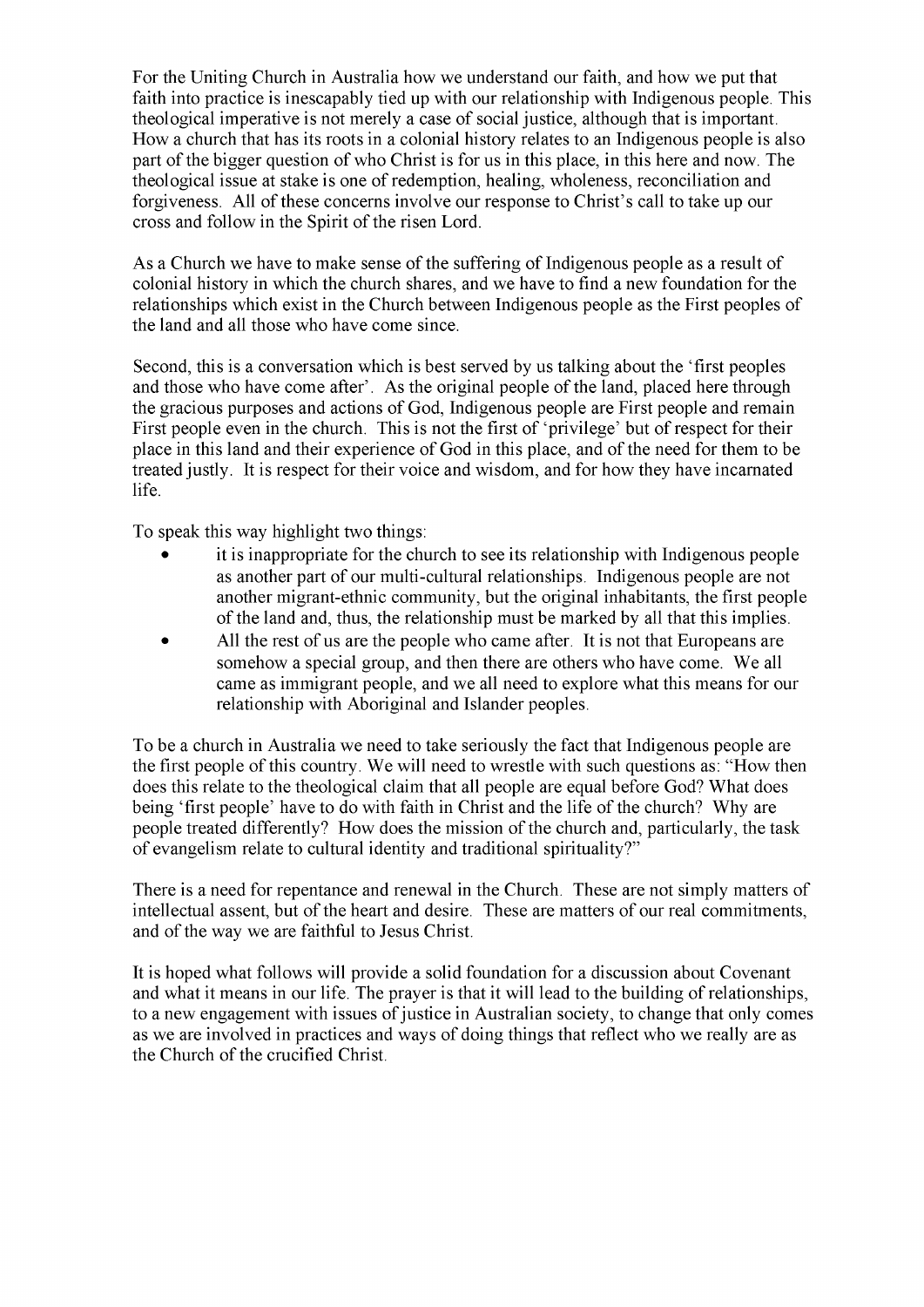# **Theological Foundations**

# **Introduction**

What is the foundation for our relationship with each? How does our following of Christ shape the way in which we seek to be church together? This section seeks to develop the theological foundations that provide a basis for the particular covenantal relationship which exists between Indigenous people and other members of the Uniting Church.

The present is a time in which we are called to constantly live with and encounter others. We are human as we celebrate our need for the other, and our ability to embrace them in their difference and otherness, to recognise, acknowledge and find a place for those who are not bound by our laws, memories, language and silences.<sup>1</sup>

To be human is to relate to other people in all their diversity and difference. It is to accept that we cannot be human beings as isolated individuals, yet at the same time as we embrace and relate to the other we must give them space to be themselves (and not simply a mirror image of ourselves).

As Miroslav Volf reminds us, when we embrace another person we both open our arms to provide space for the other, and we close our arms around them when they come.

The open arms are a sign of discontent at being myself only and of desire to include the other. They are an invitation to the others to come and feel at home with me, to belong to me. In an embrace I also close my arms around the others  $-$  not tightly, so as to crush and assimilate them forcefully into myself, for that would not be an embrace but a concealed power-act of exclusion; but gently, so as to tell them that I do not want to be without them and their otherness. I want them to remain independent and true to their genuine selves, to maintain their identity and as such become part of me so that they can enrich me with what they have and I do not.<sup>2</sup>

# Gospel, culture and identity

Whether we be Indigenous people or peoples of the many other cultures which have come into this country, we share the realization as Christians that we share the identity of Jesus Christ who "came to what was his own, and his own people did not accept him" (John 1: 11). We are always a people in but not of the world. As Volf says:

It is not at the disposal of Christians whether to be alien in their own culture. The 'difference' from one's own culture  $-$  from the concrete world one inhabits  $-$  is essential to the Christians' cultural identity.<sup>3</sup>

This does not mean we deny our culture or flee from it when we become Christians, as if there is some 'Christian culture' that only Christians share.

Rather, to be alien and exile must be a way of living *in* a culture and *for* a culture. In biblical terminology, the kingdom of God is not ofthis world, but it is *in* this world and *for* this world.<sup>4</sup>

The reason for this distance from my culture is because, as Paul writes, "So if anyone is in Christ, there is a new creation" (2 Corinthians 5: 17). That is, when we become disciples of Christ, our life is a sign of the new reality, the new creation, that is found in God. Our identity is found in Christ, and not simply in our culture (whatever culture that may be).

<sup>&</sup>lt;sup>1</sup>Miroslav Volf "Exclusion and Embrace: Theological Reflections in the wake of 'Ethnic Cleansing' in Judith M. Gundry-Volf and Miroslav Volf *A Spacious Heart: Essays on Identity and Belonging* (Trinity Press International, 1997) p. 41 Volfis a native Croatian who writes out of his firsthand experience ofthe vicious war in the former Yugoslavia.

 $2$ Volf pp. 58-59

 $3$  Volf p. 42

 $4$  Volf p. 43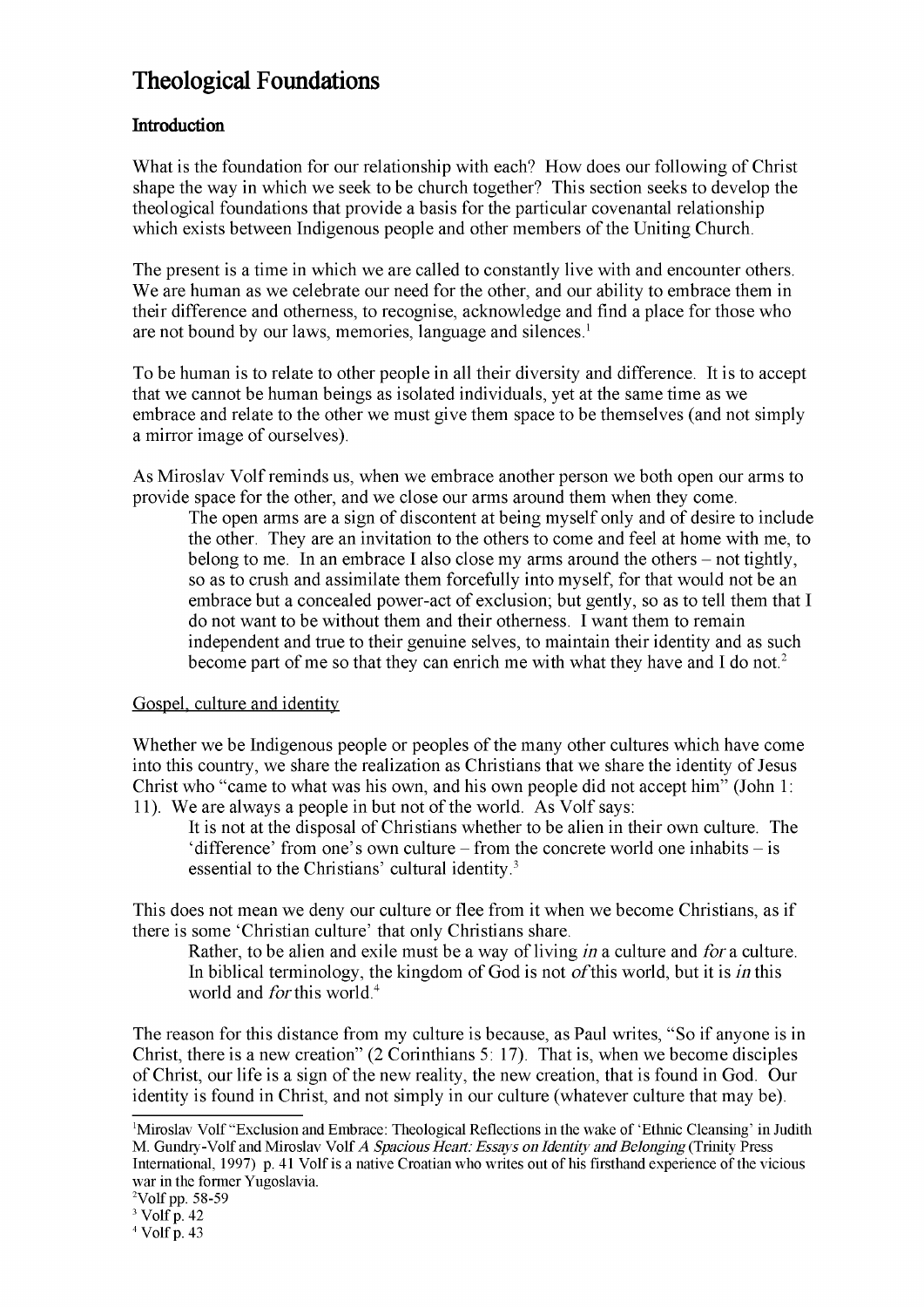Because my life is in Christ, I am open to all others, including my own culture. I am distant from my particular culture so that I might be able to transcend all exclusion of people of other cultures.

Christians are not simply aliens in their own culture; they are aliens that are at home in every culture because they are open to every culture.<sup>5</sup>

Thus, we share a common struggle: to discover how as people of different cultures we might embrace the otherness we find in each other as people of shared faith, and to discover from each other what it might mean that the first part of our identity is always 'Christian'. We are 'Christian' Indigenous people, and we are 'Christian' people of other cultures, and our common struggle is to know what we affirm and question in our cultures, and what this means for how we are church.

#### Understanding our theological location

All our knowing  $-$  of each other and of God  $-$  is conditioned by the context in which we exist, by the time and place (geographical and social) in which we live. Context alters meaning. We are a people who are shaped by our age, gender, ethnicity, language, social class, and place in time and country. Where we are located will shape the way in which we see, interpret and value the world, it involves who we are and what we bring to our understanding of faith.

One of those locations is our theological location. By theological location we mean the sense of where God is in the world, who God sits with, and has a special care for. Jesus sat with outcasts and sinners, he looked at the world through the eyes of those who were given no place in society. When he was confronted by the sick he saw their need for healing, and ignored the view of those who thought the issue was protection of the law. He saw through the eyes of the woman caught in adultery (who were the really sinful people in that story?) and the Good Samaritan.

The Uniting Church has seen the call to solidarity and justice, to a sense of theological location that places us alongside those who struggle most, as an outworking of our vision of God, salvation and the call of the church within the Mission of God.

The challenge in this conversation is for non-Indigenous people to share, as far as that is possible (and it is never completely possible), the location of Indigenous people and the way in which they see and experience this issue of Covenant. There is a commitment to sit with Indigenous people, to try to see through their eyes, to understand the world and God through their experiences. It is about sympathetic hearing, and effort to walk where others walk, and remain open to other ways of living in this world.

# **The theological foundations of our relationship**

This theological foundation is written to provide a way for us, as members of the Uniting Church, to consider the relationships which mark our life. It seems helpful, therefore, to begin our reflection by thinking about the nature of God who is revealed in the suffering of Jesus and whose life is best described as Trinity (i.e. Father, Son and Holy Spirit in community). That is, we begin by thinking about the sort of relationships which exist for a people whose God allowed suffering love to be at the heart of God's relationship with humanity, and whose life is an expression of unity in diversity.

# The Suffering heart of God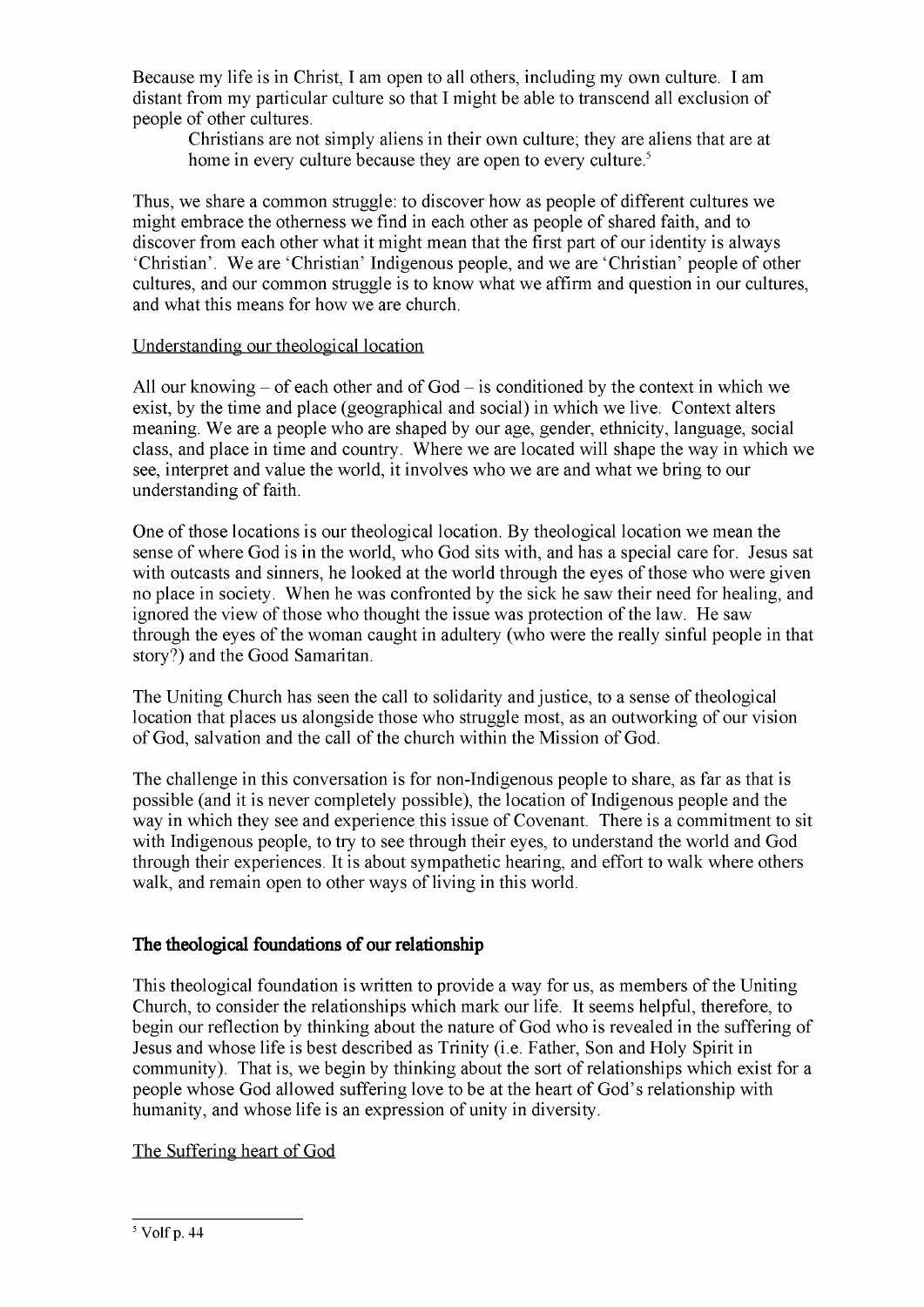What difference does it make to the life of the church that we understand Jesus to be the one who chose to be located in human life among those who were sinners and outcasts (e.g. Luke 15: 1-2), and whose saving location was painful death on a cross? What does that say about the nature of the relationships which should exist between us?

An ancient claim of the Church is that God is seen as the all powerful, all controlling alternative to our brief human existence. Our foundational assumption about God is more likely to be "sheer might, authority, supremacy, potency" rather than "compassion, mercy, identification, grace, benevolence – *agape*<sup>16</sup>.

Yet if we understand God most clearly in the life of Jesus, then we must see suffering as the heart of God rather than power. As Douglas John Hall says:

If we posit a God who both wills the existence of free creatures and the preservation and redemption of the world ...., then we must take with great seriousness the biblical narrative of a God whose providence is a mysterious internal and intentional involvement in history; a God, therefore, who is obliged by his own love to exercise his power quietly, subtly and, usually, responsively in relation to the always ambiguous and frequently evil deeds of free creatures; a God who will not impose rectitude upon the world but labor to bring existing wrong into the service of the good; a God, in short, who will suffer<sup>7</sup>.

Yet Paul reminds us that power is made perfect in weakness (2 Cor 12: 9). God does not lack power, and could at any time have rescued Jesus and saved him from his suffering (see, for example Matthew 26: 53). Yet if the purpose of God is that we be God's people in a close and wonderful relationship, if the point is to change and renew and befriend us, then love not power is the only way. St Francis knew this in his life as he sought to give expression to his understanding that God was in a non-hierarchical solidarity with God's creatures.

There is, of course, a political function to the way we see God. A God of power is the One who guarantees and legitimates the power of earthly rulers and church authorities. Those who rule have little space for a God of suffering, love, compassion, justice or anything that qualifies power.

If we follow a God who is found in suffering, and in constant reaching into the life of the world with a compassion that calls us back into God's life, we will build relationships, the community of the church and the structures that shape us on the basis of co-operation and sharing, and the desire to struggle together, rather than on hierarchical power and the need to force people to follow our wills.

# God as the God of community (Trinity)

The way we understand our relationship together has its foundation in the way we understand the essential nature or heart of God as relationship and self-giving love, as Trinity, as three persons in joyful interaction.

We speak of Trinity because, in the light of the life of Jesus Christ, and the outpouring of the Holy Spirit, we need to find ways to speak of God whose heart is costly love. God journeys into the far country of human existence, sin, brokenness, misery and struggle in ways that bring life, liberation and renewal.

In the family of churches to which we belong  $-$  Reformed and Evangelical  $-$  there has been a concern to emphasise the unity of God, the one-ness of the life of God, in order to

<sup>6</sup> Douglas John Hall *The Crossin Our Context: Jesus and the Suffering World* (Minneapolis: Fortress Press, 2003) p. 77

 $<sup>7</sup>$  Hall p. 87</sup>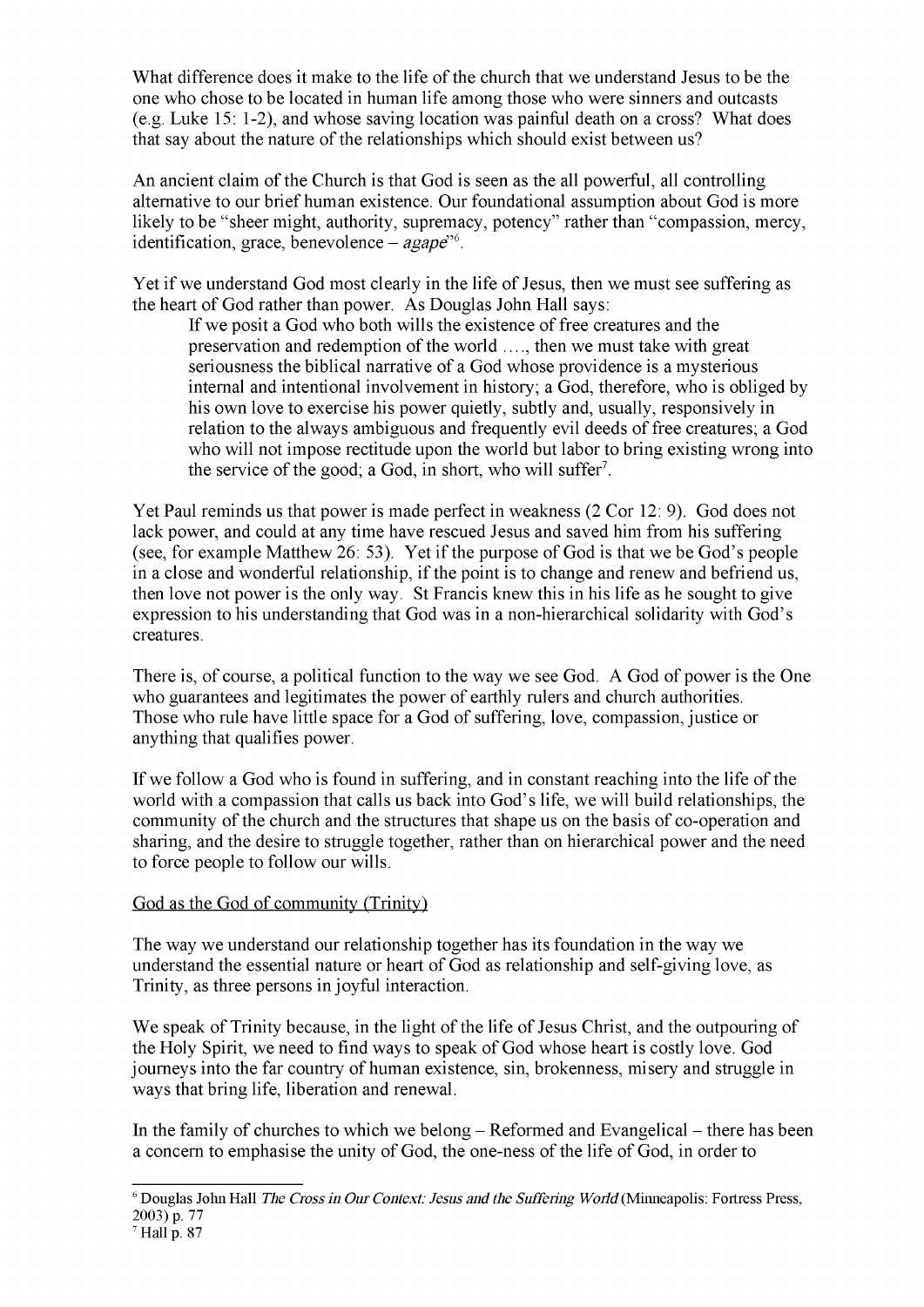combat any hint that 'Trinity' might have meant three gods. We often find it hard to know what the 'three' means in God. When we do express the relationship it is often in hierarchical terms, with the Father having authority over the Son and the Holy Spirit. To speak of God this way is to allow, indeed encourage, hierarchical relationships.

In the Eastern or Orthodox parts of the church, on the other hand, they have been clear about the equal importance on the three 'persons'. Their concern has been to see how the three find their unity or oneness.

The heart of God is personal life in relationship, rather than solitary isolation or a selfcontained, unfeeling existence. One part of the Eastern tradition, which seems helpful, describes that life in relationship as being like a dance. The Father, Son and Holy Spirit are three who are continually indwelling, who "encircle each other, being united in an exquisite divine dance; or to use still another metaphor, they 'make room' for each other, are incomparably hospitable to each other"<sup>8</sup>. The unity within God is found in a changing, emerging, celebrating relationship that alters through the dance as God moves around those who share the floor.

This dancing God faces us not as a closed, monarchical entity but openly, as three persons in open, joyful interaction. Christ has gone to be part of this joyful lifetogether, and in him we are invited to*join* the wedding feast going on in God's heavenly household. We are addressed not as individuals, but as a community of women and men, brothers and sisters, parents and children. 'The socially open companionship between people,' Moltmann writes, 'is the form of life which corresponds to God'.<sup>9</sup>

The world exists because the love that holds the Trinity in its community bursts out into the need for other life, flows out into the desire for love for that which is not God. The act of hospitality, and the dance of love within the Trinity, also makes space for other life that is called into the love of God.

To speak of God as Trinity is to affirm that it is God who creates and sustains the world, who continues to speak a word that keeps the world going, and also brings salvation, healing and renewal. It is to speak of a Spirit that hovers over the whole world, so that none are separated from that presence. It is to speak of a God in whose heart is the desire for relationships and community and a people sharing God's story of the world; and to know that our lives are always significant enough to be in God's telling of the world's purpose.

Thus, we wish to suggest that the foundation of our life together as Congress and the rest of the UCA is the social nature of our being in God's image that allows for diversity and seeks joyful and open interaction. This dynamic nature allows us to celebrate diversity, rather than argue for it in the face of the demand for unity. Diversity and difference is our beginning point, a diversity we can celebrate and explore because we are bound together in a relationship whose heart is God. In that relationship we can explore many ways of expressing and exploring our unity and being together.

It is neither our sameness nor any organisational likeness that provides the basis for our relationship, but a common commitment to explore together our relationship with God and what that means for the wholeness of the earth and God's people.

If the triune God is self-giving love that liberates life and creates new and inclusive community, then there is no salvation for the creature apart from sharing in God's

<sup>8</sup> Daniel L. Migliore *Faith Seeking Understanding: An Introduction to Christian Theology* (Eerdmans, 2004. Second Edition) p. 79

<sup>9</sup> Lewis S. Mudge *The Church asMoral Community: Ecclesiology andEthicsin EcumenicalDebate* (Geneva: WCC Publications, 1998) pp. 159-60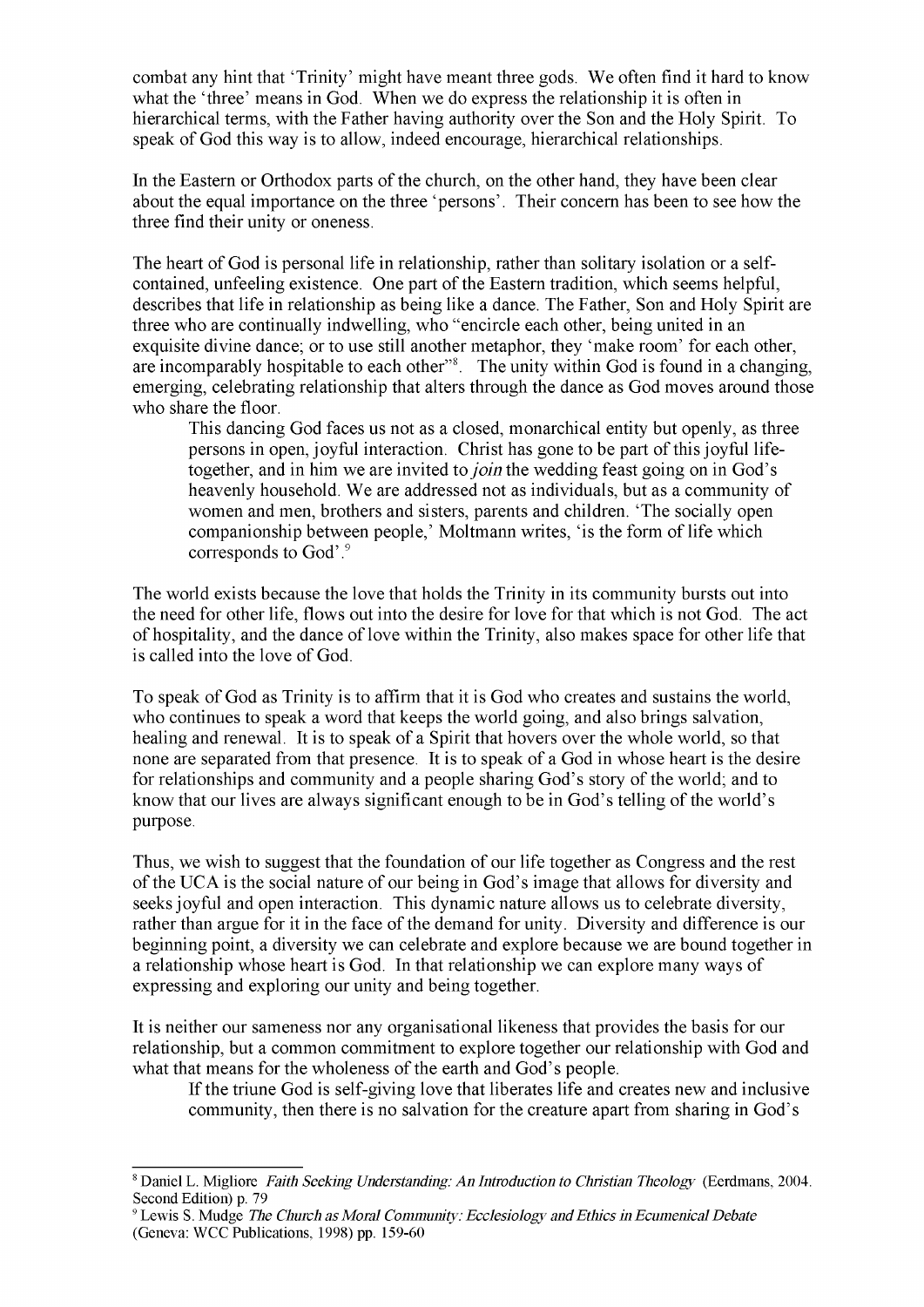agapic way of life in solidarity and hope for the whole creation (cf. Rom. 8:18-39).10

#### Incarnation and concern for particular people

At the heart of God's Trinitarian life, and the life of Jesus Christ, is God's generous reaching out into the life of the creation. It is the story of incarnation, of becoming a particular life among a particular people.

The very idea of incarnation, as Douglas John  $Hall<sup>11</sup>$  reminds us, is concern for embodiment in a particular time and place. The incarnation is about Jesus being human and, thus, is about the socio-cultural and political particularity of Jesus' life. It is about what Luther described as God's 'deep sympathy with human weakness and wretchedness', situated in a particular geographical, social and political location.

The mission of God in Jesus Christ is an incarnational and contextual one, a movement of grace towards people. The life and death of Christ is an act of unconditional participation by God in the world. God has become *our* God, and has accommodated Godselfto human weakness and struggle. The event of the cross is not simply an additional or special event; rather it is the culmination of God's movement towards the creation. The divine compassion of God is a movement of absolute grace and freedom, a turning to a world that God believes has such value, and is so good and beautiful that it is worth dying for. It is a moment of wonderful hospitality.

The incarnation points to the embodiment of human life, its daily ordinariness, and the way that fits into the purposes of God. It may be that faith in Christ challenges our ability to see any piece of land as part of the promise of salvation, yet we cannot be human apart from land, place, location, community and particular social situation. People can only be 'Indigenous' Christians or 'European-Australian' or Tongan-Australian' Christians, with all that implies about culture, experience, the place from which we see Christ.

The love that flowed from God into the creation of the world embraced all people, it was a hospitality that made space for each and every community in their struggle to know God. Like all other people, Indigenous people have been part of the divine dance.<sup>12</sup>

While the stories people tell are different, and give expression to different journeys with God, we wish to affirm that God was in the land with Indigenous people, and is recognized and honoured in the Dreaming and the law and the lives of the Indigenous community. There is no theological equivalent of *Terra Nullius,* no claim that the land was empty and unoccupied by God, or that the people lived with false claims and empty expectations. There is no claim that God was brought to Australia by the church but, rather, that we need to discover what it means to affirm the presence of God in this land from the beginning of creation.

We wish to affirm that God was known and active among Indigenous people. As the Rev Djiniyini Gondarra has said in the preface to one of his books:

<sup>&</sup>lt;sup>10</sup> Migliore p. 81

<sup>&</sup>lt;sup>11</sup> Douglas John Hall *Professing the Faith* (1993)

<sup>&</sup>lt;sup>12</sup> The working group responsible for this paper has struggled with one issue that we still do not feel confident to make suggestions about: "what, in the providence of God, is the purpose of non-Indigenous people being in Australia?" It is an issue reflected in the Covenant promise to Abraham – that he would be given access to a land already occupied. What place did the Canaanites have in the purpose of a compassionate andjust God? This is an issue ofthe way we understand the biblical witness, and the way we talk ofthe providence and purpose of God. So it is with the invasion of Australia a little over 200 years ago. How do we talk about this event? What does it mean in God's purpose? Was it simply a sinful act, that had no purpose in God's sight? What then do we do with this? We can only say we are aware ofthe issues, but have not yet been able to offer something helpful in the context of this paper.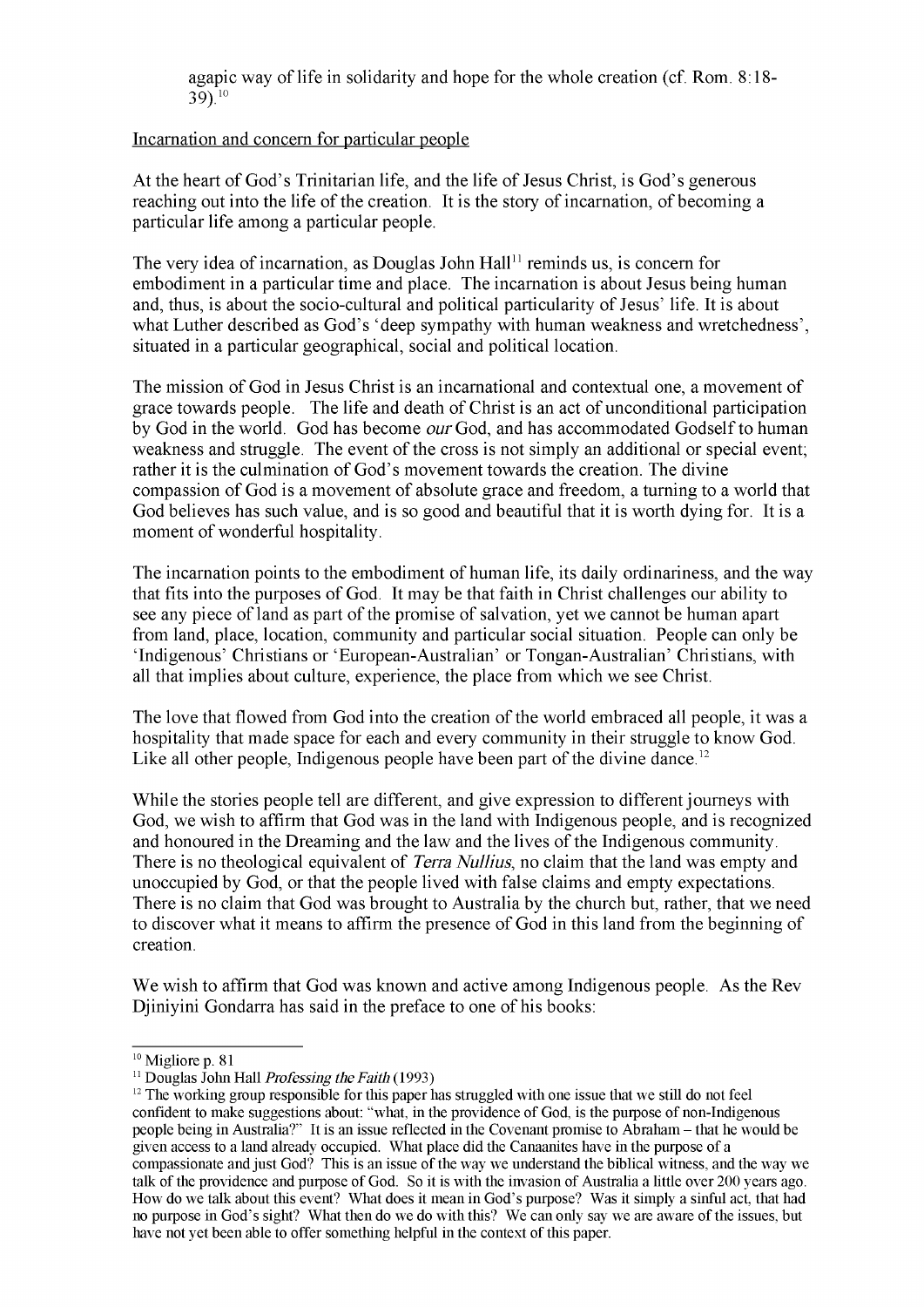This [booklet] will make us more aware of the fact that God was already active in Aboriginal people and was already present with our ancestors long before the early missionaries came to our country.

The Christian God was already at work through our customs and faith. And thus we affirm that God worked through our people and through our lives as Christians. Today, in our Christian understanding, God' saving act is through Jesus Christ. This points out to us that we should not consider one culture and faith inferior to the other, but rather should try hard to look for the good things in our traditional culture, and then take what is good and make both of them the means of praising God's name and glory.<sup>13</sup>

We also affirm that as disciples of Christ we see God revealed in new ways that may both affirm what Indigenous people know of God and may question that experience and way of seeing God. This is, of course, the case in all cultures and communities.

When Indigenous people come to understand who Christ is for them, it will always be as a people who have shared life with God, and who experience the world in a particular way. It is not that their experience is another version of the Old Testament, anymore than ours is, but an experience of God working uniquely with them.

#### Jesus Christ: God's love for the World

While we have begun our conversation with the Trinity, this is only possible because of what has been revealed of God in the life, death and resurrection of Jesus Christ. The beginning of the relationship between indigenous Christians and other members of the UCA will always be our common faith in Christ.

What we hold in common is:

The heart of the Christian proclamation is the story of the life, death and resurrection of Jesus the Christ, the good news of salvation and new life found in him. The *Basis of Union* says:

The Church preaches Christ the risen crucified One and confesses him as Lord to the glory of God the Father. In Jesus Christ 'God was reconciling the world to himself' (2 Corinthians 5: 19 RSV). In love for the world, God gave the Son to take away the world's sin. (Paragraph 3)

The Bible, while speaking of the profound significance of the gospel for human life, is concerned primarily for what God has done and is doing in the world. It concentrates on the living, teaching, suffering and triumph of Jesus

Jesus of Nazareth announced the sovereign grace of God whereby the poor in spirit could receive God's love. Jesus himself, in his life and death, made the response of humility, obedience and trust which God had long sought in vain. In raising him to live and reign, God confirmed and completed the witness which Jesus bore to God on earth, reasserted God's claim over the whole creation, pardoned sinners, and made in Jesus a representative beginning of a new order ofrighteousness and love. To God in Christ all people are called to respond in faith. To this end God has sent forth the Spirit that people may trust God as their father, and acknowledge Jesus as Lord. The whole work of salvation is effected by the sovereign grace of God alone. *(Basis ofUnion* para 3)

The good news is about God, who, out of the deep love and desire for relationship, creates the universe and calls all life to a new and emerging household ofLIFE. It is about the pain and suffering of God as we reject that relationship, and build a life that finds its heart

<sup>&</sup>lt;sup>13</sup> Djiyini Gondarra *Let my people Go: Series of Reflections on Aboriginal Theology* (Bethel Presbytery, Northern Synod, 1986)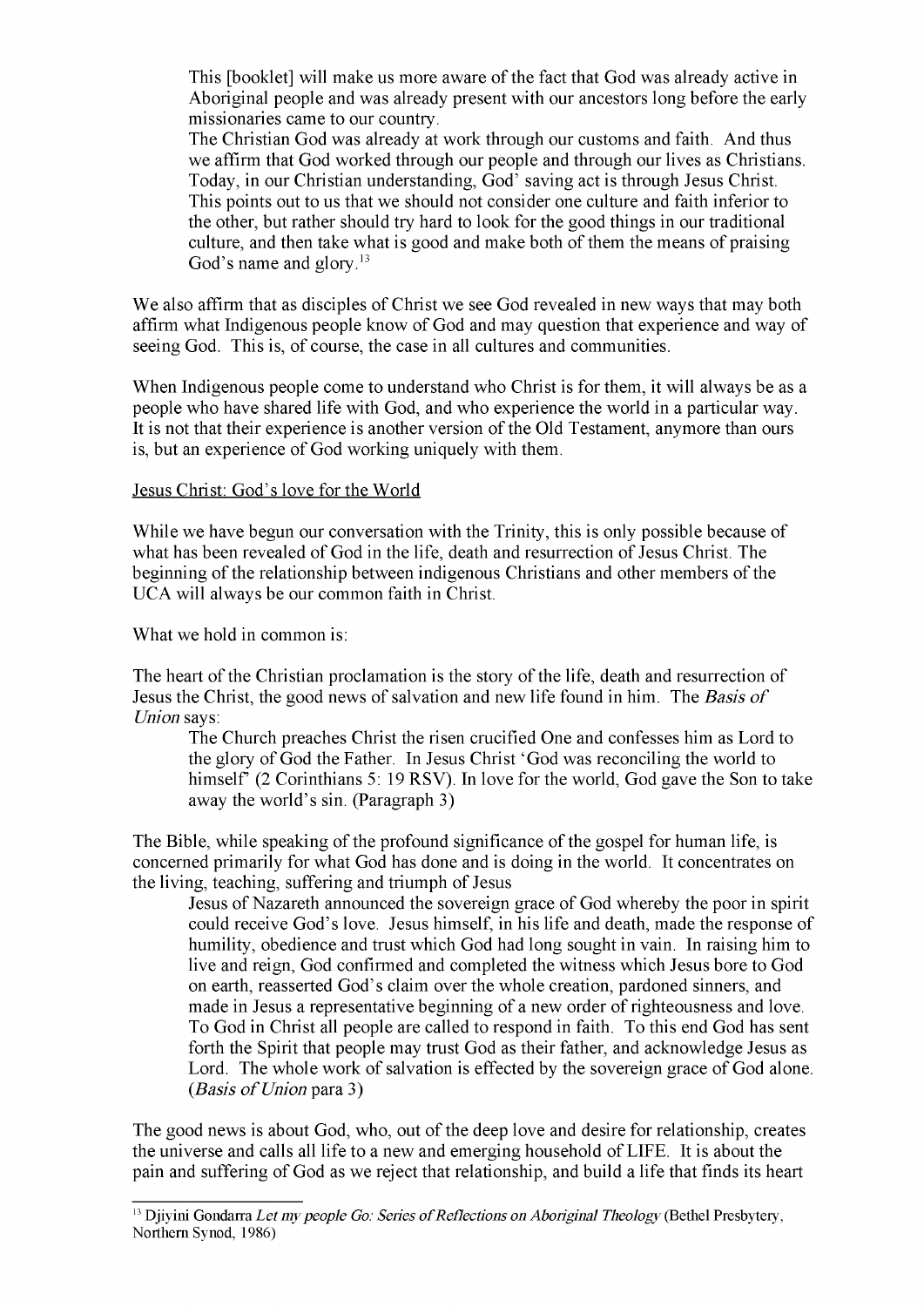elsewhere. It is about the way God enters deeply into human life in Jesus Christ who proclaims the reign of God, the presence of God, the way of life that those who follow him should live, and who lives with a faithfulness that says that God and God's reign are worth dying for. It is about God's affirmation ofthat life and death, and ofwhat that life does to the life of God and the way God's Spirit is present in the world.

The good news is the call to live with Christ, to shape our character, virtues and way of being in the world so that our lives show Christ's life in the world. This is the Christ who ate with sinners, mixed with outcasts, talked with women and foreigners in public, taught people to love their enemies, healed the sick, and reversed all ideas of importance and service. It is the Christ whose church has no place for distinctions of "male or female, Jew or Gentile, slave or free" (Galatians 3: 28).

The *Basis of Union* reminds us that the good news is both a present reality and a future promise.

... Jesus is head over all things, the beginning of a new creation, of a new humanity. God in Christ has given to all people in the Church the Holy Spirit as a pledge and foretaste of the coming reconciliation and renewal which is the end in view for the whole creation... The Church lives between the time of Christ's death and resurrection and the final consummation of all things which Christ will bring..." (Paragraph 3)

The church is the gathering of people who commit their lives to being friends and followers of Jesus, who offer praise and worship to God on behalf of the whole creation, encourage each other in discovering what it means to live as a people who bear the name 'Christian', and are a sign and foretaste of God's reign.

Out of our shared faith we believe that there are claims about God and the life affirmed in Scripture that provide a foundation for the way we respond to each other, and to the way we can build a new covenant.

#### Hospitality and Mission

Consideration of the relationship between the Congress and other parts of the UCA has generally been conceived in terms of the way the organisational unity of the church can be maintained. The matter has been seen as a matter of church polity and structure.

The section of this paper that spoke of Trinity suggested that the heart of God is 'hospitality' a making space for the life of others, and a welcoming of the other into our lives. This section suggests that we may benefit from thinking about relationships in the church more in terms of divine hospitality as that is expressed in the ministry of Jesus, and less organizationally.

#### Clive Pearson makes the point that

The notion of hospitality is a deeply biblical theme. It is to be found in both testaments and is closely related to the life and ministry of Jesus of Nazareth. It is found in fellowship meals, the care for the stranger, the one on the margins, the widow, the alien. It is found in parables and references that compare the kingdom  $[reign]$  of God to a banquet. It is to be found in the language of the eucharist / the Lord's table / communion. It is associated with the idea of being a 'companion' which literally means being one with whom we break bread, with whom we eat. It is a quite pivotal and foundational theme.

The biblical and theological tradition of hospitality presupposes difference, the welcome of the stranger. It is the exact opposite of the setting up of boundaries. It is the opposite of xenophobia where you are afraid of the other. It presupposes that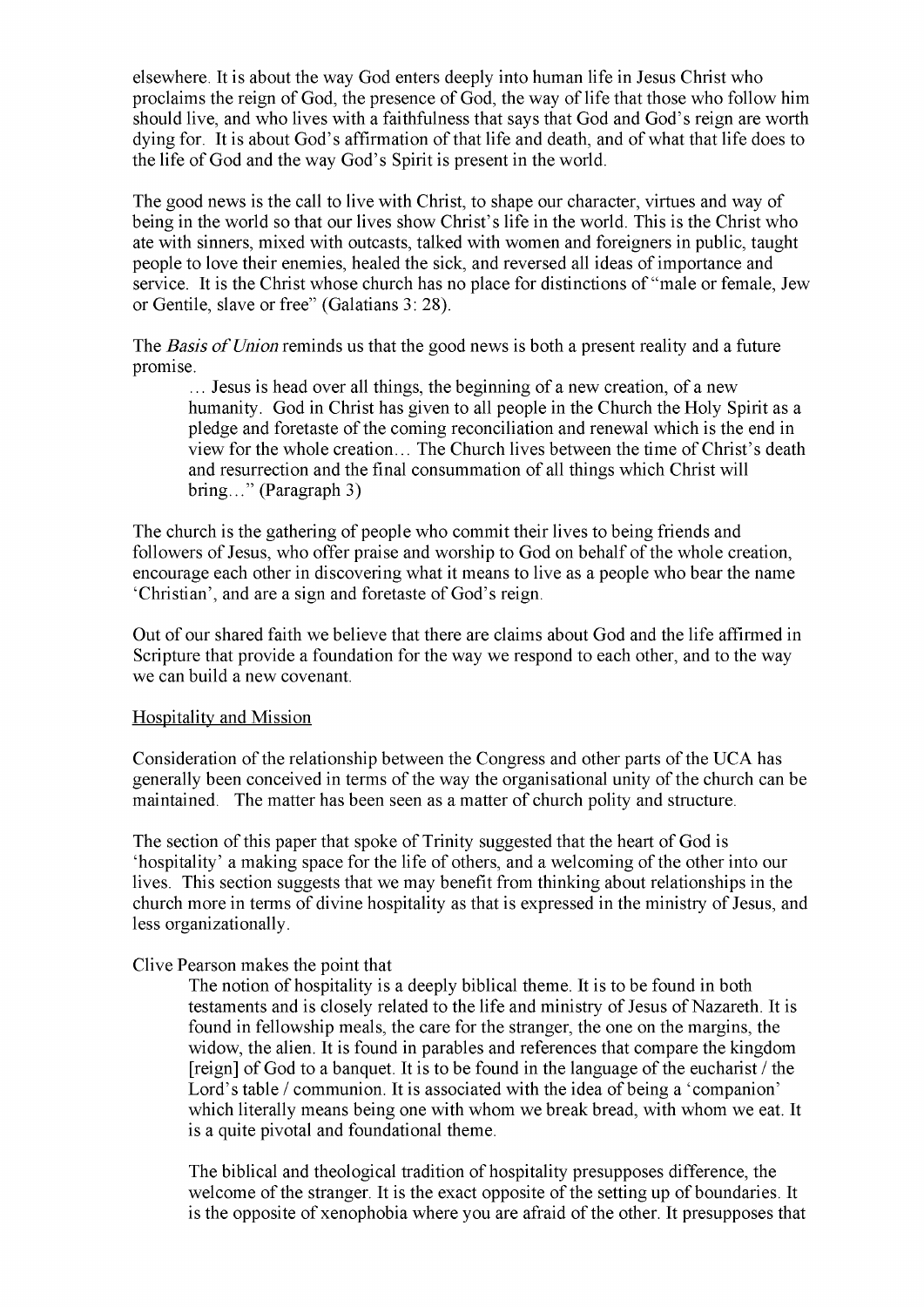in the act of hosting the other that you become, in the process, their guest and in a sense they are hosting you back in return by simply being present. It is interesting that we get the ideas of hospital, hospice etc from this biblical understanding of hospitality. There are no strings attached.<sup>14</sup>

In a commentary on Luke's Gospel, Brendan Byrne<sup>15</sup> says that in emphasizing hospitality events "the Gospel's essential purpose is to bring home to people a sense of the extravagance of God's love in their regard"<sup>16</sup> He says:

'Hospitality' conjures up the context of guests, visitors, putting on meals for them, providing board and lodging, making strangers feel 'at home' in our home enlarging our home to make that wider 'at home-ness' possible.<sup>17</sup>

The point is not that many events occur around meals in the gospels or that hospitality is a framework for Jesus' ministry. Rather

Luke sees the whole life and ministry of Jesus as a '*visitation*' on God's part to Israel and the world. From the start this raises the question: how will this guest be *received*? The crucial point is that those who do receive him find that he brings them into a much wider sphere of hospitality: the 'hospitality of God'. The One who comes as a visitor and guest in fact becomes *host* and offers a hospitality in which human beings and, potentially, the entire world, can become truly human, be at home, can *know* salvation in the depths of their heart.<sup>18</sup>

When Jesus responds to the hospitality of Zacchaeus, for example, and says to him "today" salvation has come to this house" (Luke 19:9), there are at least two things being said to us. First, salvation is about life now, and not just something for later. Salvation has to do with restoration to community, to being moved from the edges to the center of life, from being lost to being found within the hospitality of God and God's new people.

Second, salvation comes to Zacchaeus because he extends hospitality to Jesus.

Zacchaeus, one of the marginalized despite his wealth, provides hospitality to Jesus and finds in return the hospitality of God: a welcome into the community of salvation, his dignity and decency defended. At the same time, the exchange of hospitality that occurs between himself and Jesus enlarges the sphere of God's hospitality. It challenges the community to become more effectively a beachhead ofthe kingdom, where lost human beings can find welcome and new life in the grasp of a hospitable God.19

The issue being raised by the UAICC about its place within the UCA is a questioning of the way we have organized the world, of the structures and symbols which indicate where Indigenous people 'belong' - both in society and church.

All communities have symbols that express how they understand social order and meaning. In particular there are symbols that indicate social power, and group boundaries (who is inside and who is outside).

These symbols are fairly clear within religious systems (e.g. baptism as a ritual of entry, or rules about who can come to the Table), yet nations also do this with public events and rituals, national holidays and patriotic events (e.g. ANZAC day), and the events which surround elections.

 $14$  Clive Pearson "Christ as Guest and Host". This was a resource paper prepared as part of sexuality discussions in the NSW Synod during 2003

<sup>&</sup>lt;sup>15</sup> Brendan Byrne *The Hospitality of God: A Reading of Luke's Gospel* (Strathfield, NSW: St Paul's, 2000)  $16$  Byrne p. 2

 $17$  Byrne p. 4

 $18$  Byrne p. 4

 $19$  Byrne p. 152. It should be acknowledged that there is significant disagreement among scholars over this point. While Byrne represents the position of a significant minority of scholars in regard to the meaning of this text, it is not universally agreed.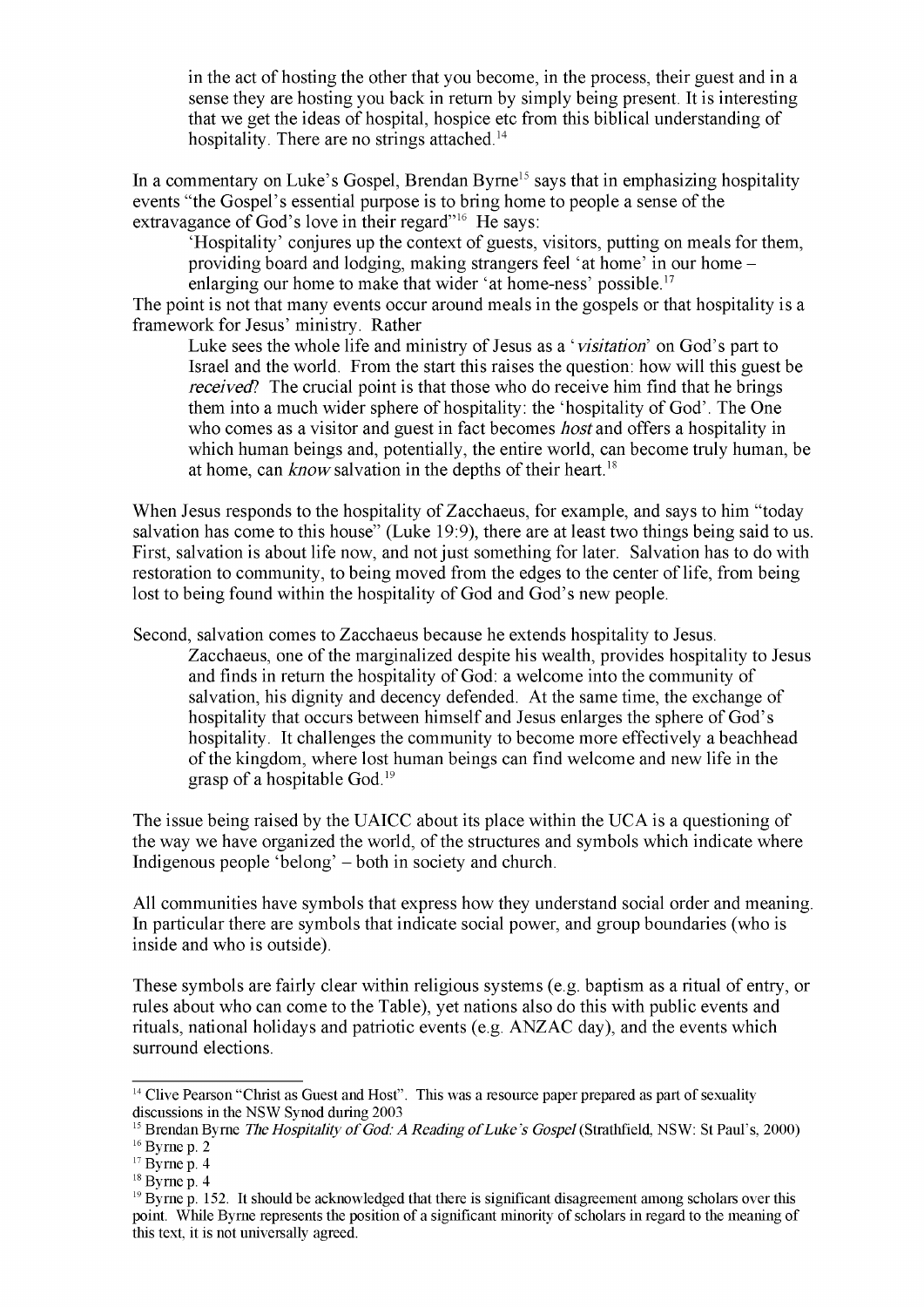These symbols, celebrations and rituals re-enforce a person's social location, their place in society, around such issues as class, race, gender or sexuality. They are also intended to indicate who should be excluded from society, or who should be on the margins.

Miroslav Volf reminds us that Jesus was concerned for the way in which religious leaders defined sin so that some people became social outcasts. In part his mission was to "demask the mechanisms that created 'sinners' by falsely ascribing sinfulness to those who were considered socially unacceptable<sup>"20</sup> This was a mission of renaming. This mission was inseparable from a mission of re-making – calling people to repentance, and offering forgiveness.

The mission of re-naming what was falsely labeled 'unclean' aimed at abolishing the warped system of exclusion – what people "call clean" – in the name of an order of things that God, the creator and sustainer of life, has "made clean" (cf. Acts 10: 5).. In addition to removing the label "unclean" placed on the things that were clean, Jesus made clean things out of truly unclean things.... The mission of re-making impure people into pure people aimed at tearing down the barriers created by wrongdoing in the name of God, the redeemer and restorer of life, whose love knows no boundaries.<sup>21</sup>

The challenge in this conversation about covenant and new structures is how we will become "more effectively a beachhead of the kingdom", a place of hospitality.

# *The danger in language of hospitality*

The danger in of making 'hospitality' central to our theology is that non-Indigenous people will again explore this image in a condescending and power retaining way. It will be assumed that they are offering the hospitality to Indigenous people, that the house belongs to them to share if they will with others, that they create the opportunity for others to know the hospitality of God.

We need to recognise and name the racism which still marks this country and which the church participates in. The tone and perspective of media reports still show the stereotypes that mark our society, the 'good citizenship' images that are juxtaposed with claims about Indigenous people, the view that people are recipients of 'our' help rather than responsible and free adults. We move between a refusal to trust people with control over their own lives, and an unwillingness to move beyond rescue to allowing people to be accountable and responsible for their own behaviour. In the church there still remains the sense that this is our church, and it is up to us to decide how others will participate.

The issue, in fact, is about the way the Church recognizes that it is guest, and that the hosts are Indigenous people on whose land we live. How do we learn to become a guest and stop acting as the householder who offers others a space?

But, more importantly, it is about how our relationship can be understood as *mutual* hospitality that opens us up in new ways to the hospitality of God. How can we see our relationship and the structures of the church as a way of finding "at home-ness", rather than a structure that all must fit into in the same way?

# **Our Theological foundation and Christian life**

<sup>&</sup>lt;sup>20</sup> Miroslav Volf *Exclusion & Embrace: A Theological Exploration of Identity, Otherness, and Reconciliation* (Nashville: Abingdon Press, 1996) p. 72

 $21$  Volf p. 73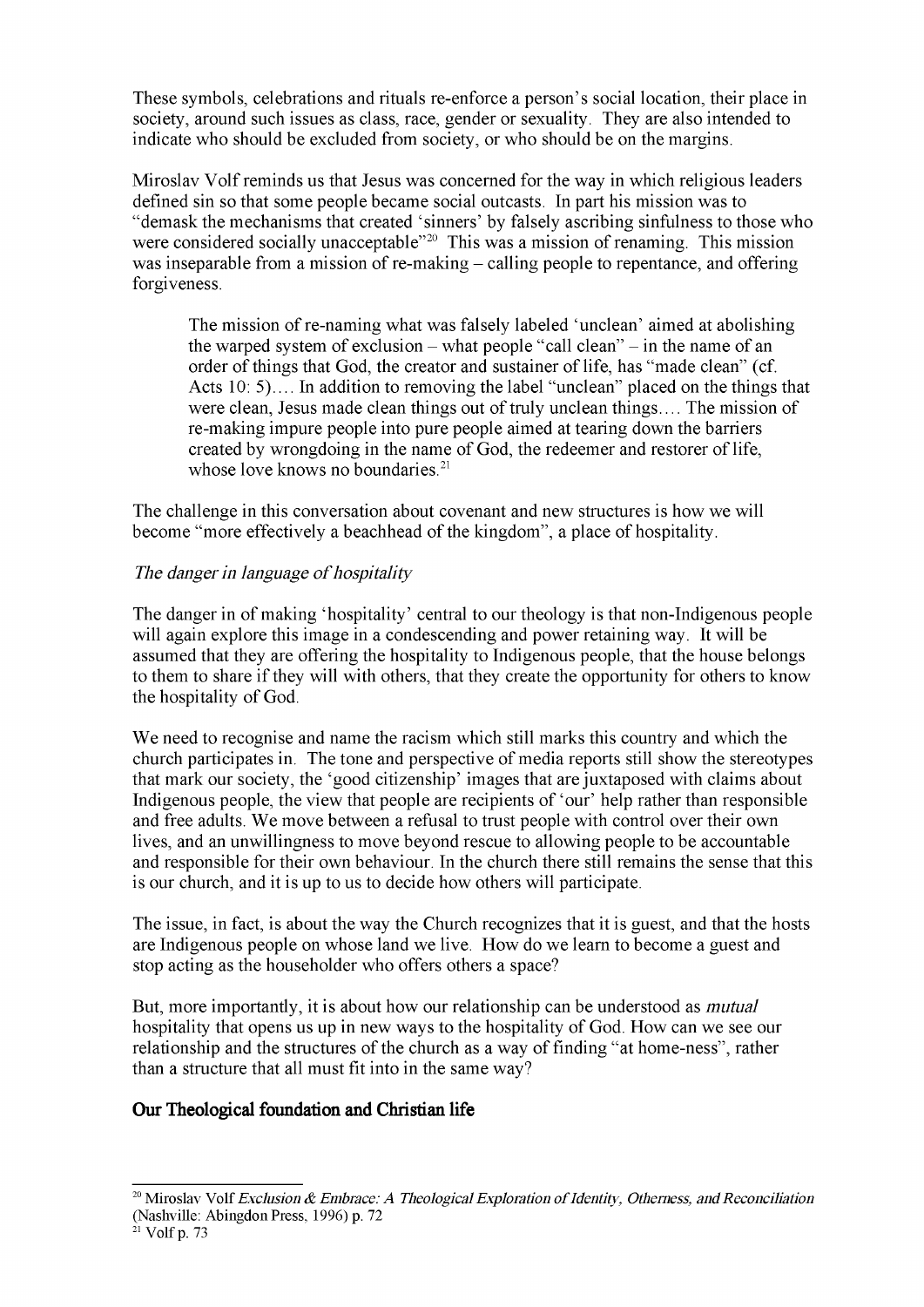What does this foundation imply for the way we live our life as Uniting Church and as individual Christians? What are the ethical implications, the praxis implied in our concern for God and the saving work of Jesus?

Jesus sought to create a new outlook on life, to suggest new ways for people to live. The heart of this new life is summarized in the Beatitudes:

When Jesus saw the crowds, he went up the mountain; and after he say down, his disciples came to him. Then he began to speak, and taught them, saying: Blessed are the poor in spirit, for theirs is the kingdom of heaven. Blessed are those who mourn, for they will be comforted. Blessed are the meek, for they will inherit the earth. Blessed are those who hunger and thirst for righteousness, for they will be filled. Blessed are the merciful, for they will receive mercy. Blessed are the pure in heart, for they will see God. Blessed are the peacemakers, for they will be called children of God. Blessed are those who are persecuted for righteousness' sake, for theirs is the kingdom of heaven. Blessed are you when people revile you and persecute you and utter all kinds of evil against you falsely on my account. Rejoice and be glad, for your reward is great in heaven, for in the same way they persecuted the prophets who were before you. (Matthew 5: 1-12 NRSV)

Here is the preamble to the new way of life for the people of God, the new covenant between God and the people who are disciples of Jesus (notice that it is spoken to disciples not the whole crowd (vs 1). This is the blueprint for the reign of God which Jesus establishes and of which the Church is meant to be a sign and foretaste.

#### The way we understand 'justice'

One of the important issues which influences the way in which our faith shapes the relationship between the UAICC and UCA is the way in which we understand 'justice'. We are helped in our understanding by considering (i) the way justice can be understood in the criminal justice system, (ii) a more general understanding of justice, and (iii) some aspects of the biblical understanding of justice.<sup>22</sup>

(i) Retributive and restorative justice

Within our current judicial system there are two basic kinds of justice: retributive justice (including rehabilitative justice) and restorative justice.

Retributive justice assumes that justice is achieved when people are punished for their breach of the law (the crime being a crime against the state). In order that the person may not continue to commit crimes, it is hoped that the punishment might also lead to rehabilitation. In this system of justice victims are largely reduced to the status of witnesses, and offenders to the status of spectators, in a contest about the law.

A key characteristic of restorative justice is that it centers on the victim, and that a crime is a violation not simply of the law but of people and relationships. In order to achieve restorative justice the offender is primarily accountable to the victim and then to the community. So, for example, the offender may be required to meet with the victim, hear the story of what their crime has done to the victim, and make restitution for what they have done.

 $22$  This section owes a great deal to the writing of Rev John Adams, staff worker for the UAICC.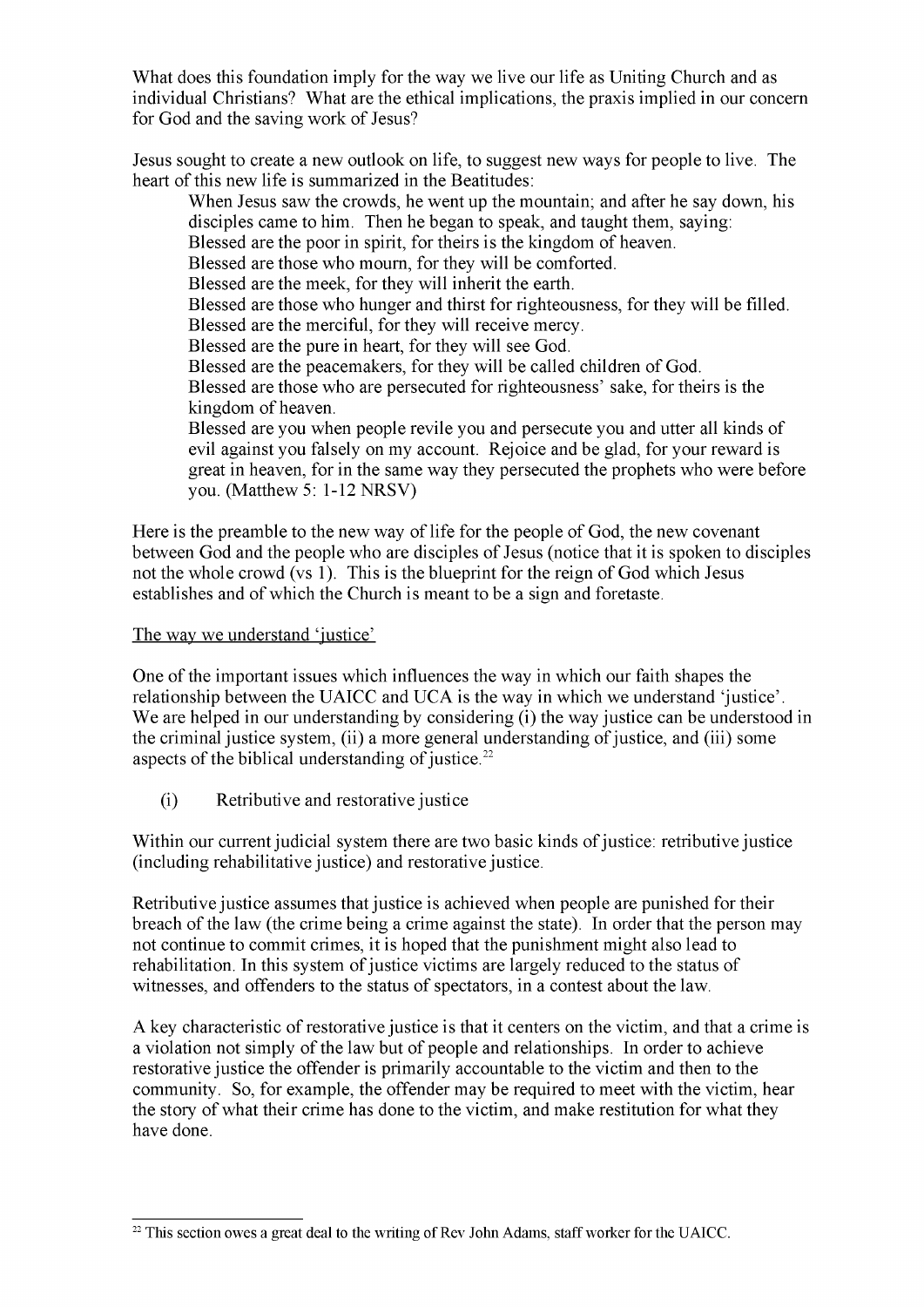The crime of colonisation and dispossession committed against Indigenous people has happened. It cannot be denied. It was a fundamental violation of people and relationships, which will forever create obligations to make things right.

If Indigenous people had had access to retributive justice in dealing with the crimes of invasion and colonisation, then we would have seen the instigation of mechanisms such as war crimes tribunals and forced repatriation of colonists (rehabilitation!) conducted under Aboriginal and International law. Not only is such a thing unlikely in our society and world, but it would contradict the church's understanding of the way justice is best pursued.

Rather, the conversation about covenant and treaty, about sharing of resources, access to just structures, and building new relationships, places the victims at the center of our concern, and invites us to consider what restorative justice might mean.

(ii) Distributive and end-pattern justice.

Debates in Australia about positive discrimination (e.g. the setting of quotas to ensure that women are represented in committees or jobs) have revolved around the nature of justice. The understanding of justice which has its roots in liberal political philosophy and law, and which is known as 'distributive justice', says that justice means that all people are treated the same. This is an important understanding of justice, particularly in the legal system, for it seeks to ensure that people are dealt with according to the merits of the case, regardless of their wealth, gender, ethnicity or other factors.

But in many areas of life this understanding of justice simply ignores the realities of power in our community. In many situations treating everybody the same inevitably means that outcomes will always be unjust. So, for example, if a particular community has been denied access to equal education or if a culture exists in which a particular group defines the work situation, then equal treatment or equal access will mean some do not get a fair go.

That is why 'positive discrimination' is based on an understanding of 'end pattern' justice. That is, a situation is not just simply because all people are treated the same, but because people have an equal opportunity to achieve the same results. This may mean that some people receive additional help to overcome historic and social factors that discriminate against them.

Thus, for example, conversations about resource sharing are based not only on an understanding of restorative justice in regard to the history of the nation, but on issues of 'end pattern' justice and the need to ensure equal outcomes after generations of discrimination and social situations which make equal outcomes unlikely.

(iii) Redistributive Justice.

This sense of 'end pattern' justice is closely tied to what biblical commentator Ched Myers calls redistributive justice.<sup>23</sup> This is a broad biblical concept of justice that is about shifting resources of power and wealth from the rich and powerful to the poor and oppressed in order to create a fair and equal society, the hallmarks ofthe kingdom of God. The process of distributive justice in the biblical narrative also includes the dynamics ofreconciliation, forgiveness and reparation. They incorporate the principles of restorative justice.

As Myers<sup>24</sup> has argued, redistributive justice must involve, for the rich, the act of repentance. And there can be no repentance unless there is reparation to the poor. In his

<sup>&</sup>lt;sup>23</sup> Ched Myers *Who will roll away the stone?* (New York: Orbis Books)

<sup>24</sup> Myers p. 166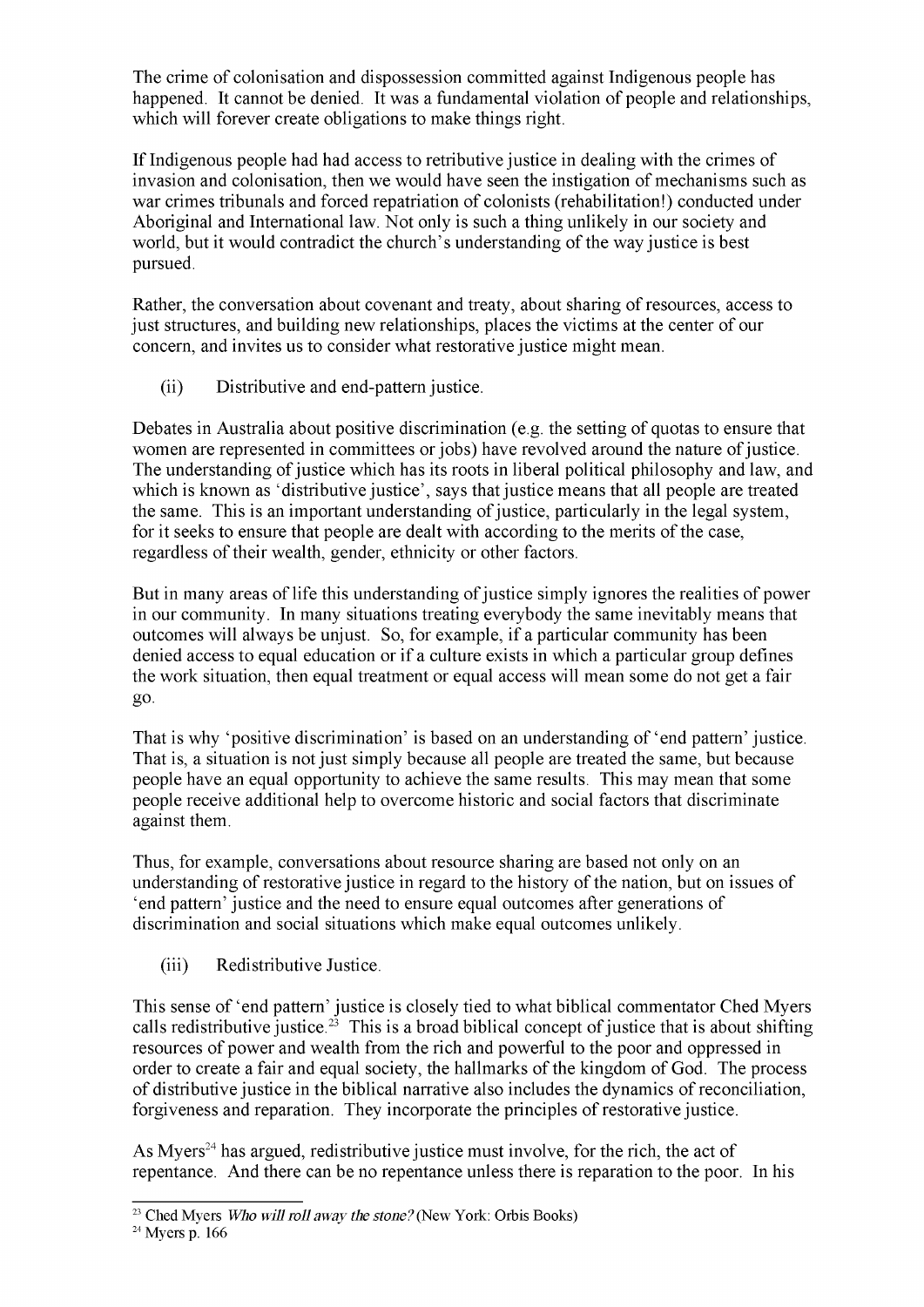analysis of the story of Jesus and the rich man (Mark  $10: 17-31$ ) he claims that economic justice (which includes giving back to the poor) is a hallmark of the kingdom and of discipleship.<sup>25</sup>

Fairness in resource distribution is also about equality in power. Luke eloquently states this in the Magnificat  $(1: 46-55)$  – the revolutionary prescription of a transformed society under the reign of God announced by Mary upon the knowledge of her pregnancy:

"He has stretched out his hand and scattered the proud with all their plans. He has brought down mighty kings from their thrones and lifted up the lowly. He has filled the hungry with good things and sent the rich away with empty hands." (1: 51-53)

Power is redistributed (vss 51-52) and, at the same time, so are resources (vs 53). This is the nature of the kingdom of God.

#### Jubilee

One way in which the grace and hospitality of God is expressed is in the claims of the Jubilee. It is a working out of what is meant by justice.

Jesus most sharply brings this idea to our attention in his words in the synagogue at Nazareth:

The Spirit of the Lord is upon me, because he has anointed me to bring Good News to the poor. He has sent me to proclaim release to the captives and recovery of sight to the blind, to let the oppressed go free, to proclaim the year of the Lord's favor. (Luke  $4: 18-19$ )

In declaring the year of the Lord's favour Jesus is bringing to mind the promise of the Jubilee. Leviticus 19 instructs the people on habits of life that will sustain the community and protect the poor of the land. They are a people whom God has brought out of slavery to a new place and a new way of being. They are to reflect in their life the liberation that God has brought to them. In a later chapter this liberation extends to the way people deal with land and people.

You shall count off seven weeks of years, seven times seven years, so that the period of seven weeks of years gives forty-nine years.... And you shall hallow the fiftieth year and you shall proclaim liberty throughout the land to all its inhabitants. It shall be a jubilee for you: you shall return, every one of you, to your property and every one of you to your family. That fiftieth year shall be a jubilee for you: you shall not sow, or reap the undergrowth, or harvest the unpruned vines. (Leviticus 25: 8, 10-11)

John Howard Yoder points out that

The jubilee year or the Sabbath year included four prescriptions: (1) leaving the soil fallow,  $(2)$  the remission of debts,  $(3)$  the liberation of slaves,  $(4)$  the return to each individual of his family's property.<sup>26</sup>

These laws recognise that, over time, people will lose their land, make unwise decisions, have bad luck, not work as hard as others, get into debt. As a reminder of the giftedness of life, each fifty years the slaves are to be set free, and the land is to be returned. No, its not strictly fair, and it does seem to penalize the thrifty and reward some who may not have tried as hard. But the land was a gift, a sign of God's care of the people. They are not to be alienated from that land, it is not to be seen simply as real estate. The basis for the

 $25$  Myers pp. 161ff

<sup>&</sup>lt;sup>26</sup> John Howard Yoder *The Politics of Jesus* (Eerdmans, 1972) p. 64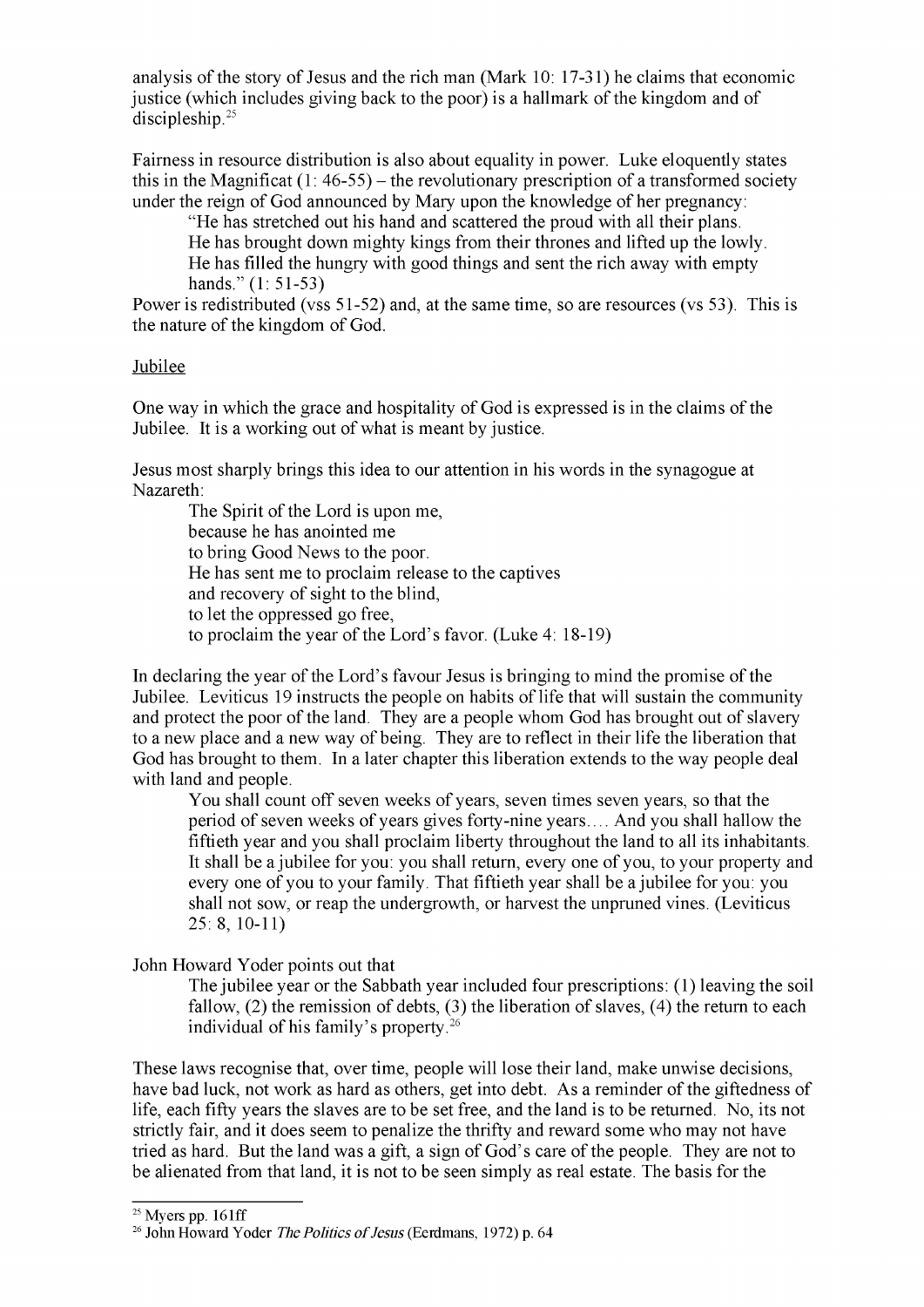community's life and relationships and responsibility for each other cannot simply be measured the way our society does in terms of wealth, reliance on the free market and care only for the individual rather than the common good. Jubilee is about what needs to be done, over time, to ensure a just and inclusive society, to return the society to its Covenantal glory.

The foundational assumptions for Jubilee are well reflected in 1 Kings  $21$  – the clash between Naboth and the king. The king approaches Naboth with his need – he needs Naboth's land for extra garden space for the many guests that come to the palace. He is not wishing to be unjust, and will buy the land for a fair price, or swap it for another block somewhere else. For us this is a fair and reasonable exchange. But Naboth says that he has no right to do this thing that the king asks of him. This is his birthright, a sign of his place in the land, what God has given to his family as a sign of the covenant and their place in it. It is relational and belonging space, not real estate. Rejected, the king goes home, climbs into bed, turns his face to the wall and sulks. His wife comes from another place, and brings other values and understandings of land and kingship and honesty. She arranges for Naboth to be falsely accused of religious falsehood, and those who collude with the Queen (it is not easy to resist those with power) put him to death. Naboth is apparently without heirs, and the land reverts to the king. But the judgment of God is fierce on this king who betrays the very community which God desires, who has no place for hospitality, and who prefers to stand with and be an oppressor rather than being the representative of God and shepherd of God's people.

Yoder reminds us that Jesus not only opened his ministry in Luke by referring to the Jubilee (Luke 4: 18-19) but that his ministry was concerned for the way the Jubilee was enacted among the poor and dispossessed of the land. Jubilee was, for Jesus, one of the anticipatory signs of the reign of God.

There are a couple of references in Jesus' teaching, touching as they do on what it means to be a Jubilee community, that we need to hear in this context.

First, the demand for a fallow year was about trust  $-$  about the community's ability to trust that God would care for them during a year when they did not plant and sow. It is this which is reflected in Jesus' comments to his disciples that they must not be anxious because they have left fields and fishing, for God will care for them (Luke 12: 29-31). There is still a need for Sabbath and rest in our ministry, mission and life together.

Second, Yoder points out that when the Lord's Prayer speaks of forgiveness of debts, it is speaking of real financial debts. This is a jubilee prayer. And the difficult bit in the prayer is the claim that if we do not forgive the debts of others, then we cannot receive the grace of God. Our relationship with God rests in real acts of forgiveness of real debts.<sup>27</sup>

In Jesus' day there was real struggle with the demands ofthe Jubilee, not least because people were unwilling to lend money if they knew that it might not be returned at the Jubilee. When considered with the law against interest (Exodus 22: 25), loans were extremely hard to get. In response to this situation the religious leaders had developed laws which allowed interest and provided ways for people to collect their debt even if the Jubilee arrived.

Jesus, suggested another way for his disciples – the rich are to be generous and not worry about the return of their money, for God will care for them. And those who have borrowed the money are to honour the generosity of the lender and seek to repay it, and not hide behind the Jubilee law.<sup>28</sup>

 $27$  Yoder pp. 66-67

<sup>28</sup> Yoder pp. 68-70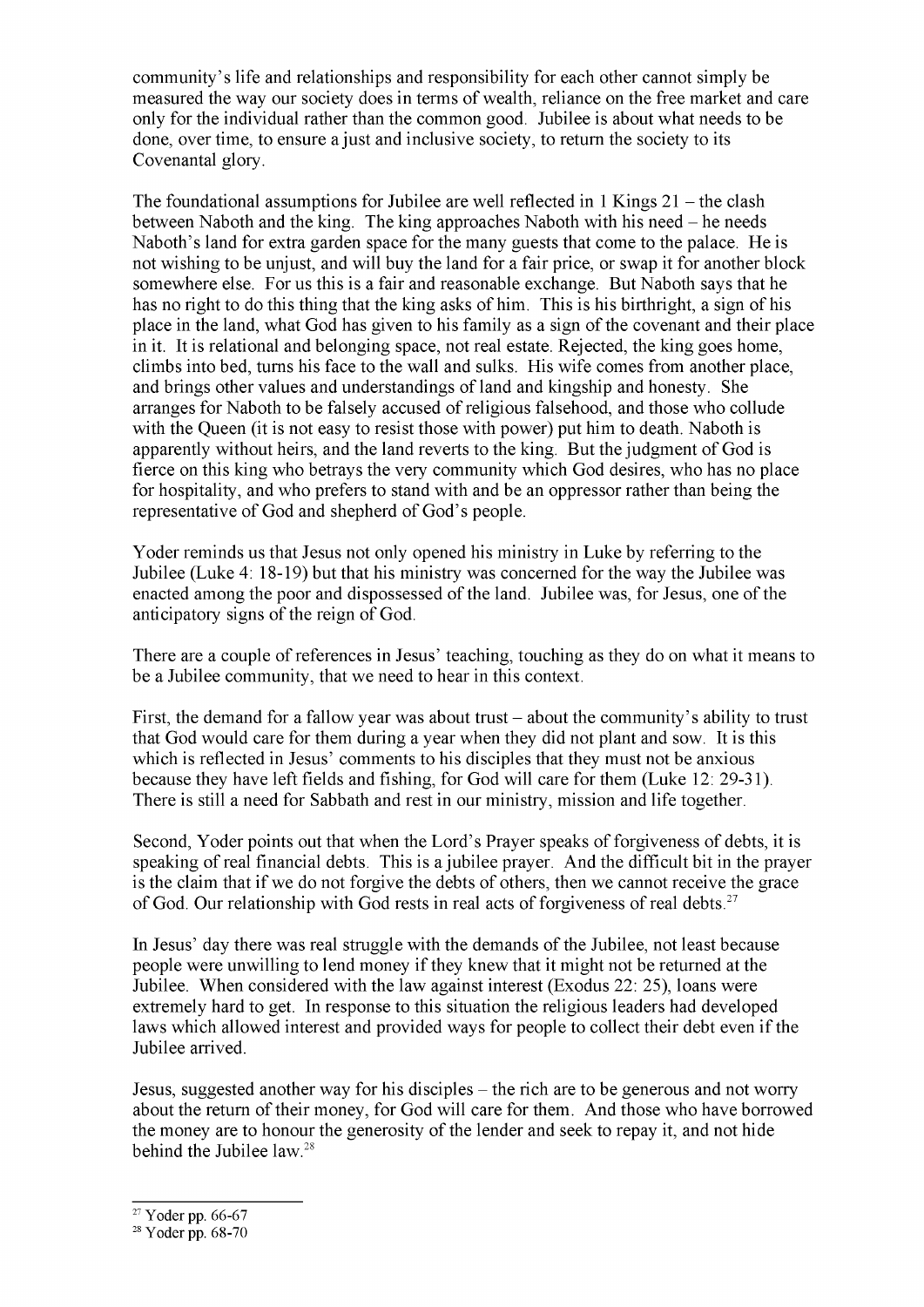Third, and the issue which may challenge us most, is the return of the only capital people knew in Jesus' world - land and the flocks. When Jesus says that we are to sell all and give alms (Luke 12: 33), we are faced with two questions: (i) did he mean that we should give from both our income and our capital, and (ii) was this command meant for all people or is it a 'counsel of perfection' aimed at some saintly people.

The church has assumed that we give of our income, and that only the particularly saintly should live without capital and the income it raises. Yet, drawing on such passages as Luke 11: 42 and Mark 12: 41-44, Yoder argues that the giving that Jesus demands of us is not simply from the money with which we live (a tithe on our income), but from the capital we use to make ourselves secure.

So when Jesus formulated the celebrated commandment, "Sell what you possess and give it as alms" (a better translation would be, "sell what you possess and put in practice compassion), this was not a "counsel of perfection," but neither was it a constitutional law to found a utopian state ofIsrael. It was a jubilee ordinance which was to be put into practice here and now, once, in A. D. 26, as a "refreshment," prefiguring the "reestablishment of all things." Such a redistribution of capital, accomplished every fifty years by faithfulness to the righteous will of God and in the expectation of the kingdom, would today be nothing utopian.29

Rather it would be a realistic and faithful response to real human need.

There is in this a deep challenge to the Australian community and church. When will there be a Jubilee in this country? When will there be a return of the land, a re-distribution of the capital held, a waiving of the interest on the money borrowed by those who are poor in the pursuit of ministry?? When will there be a recognition that there can be no just and inclusive community without a return of land that is not simply a real estate transaction? How can the actions of the church be a foretaste of the coming reign of God?

As colonialist white inheritors of privilege, non-Indigenous Uniting Church members can neither ask for nor expect forgiveness from the dispossessed Indigenous people. We can only create the conditions for reconciliation "and we do this by practicing reparation as a good faith sign of our repentance"30

# **Conclusion**

Because churches have played a prominent role in colonisation, we have a particular responsibility. We have taken important steps in the past as we have recognised the UAICC, entered into a Covenant, made an apology for the stolen generations affected by our past practices, and expressed our shame at the failure to stand by the people of Mapoon in North Queensland whose community we allowed to be shut down, the people removed and the houses and building burned by the Queensland government in 1963.

Now it is time to take further steps; to develop a Covenant and to reconsider the way in which we relate to each other as we share ministry and mission in Australia.

# **Our Covenant Relationship**

<sup>29</sup> Yoder pp. 76-77

<sup>30</sup> Myers p. 190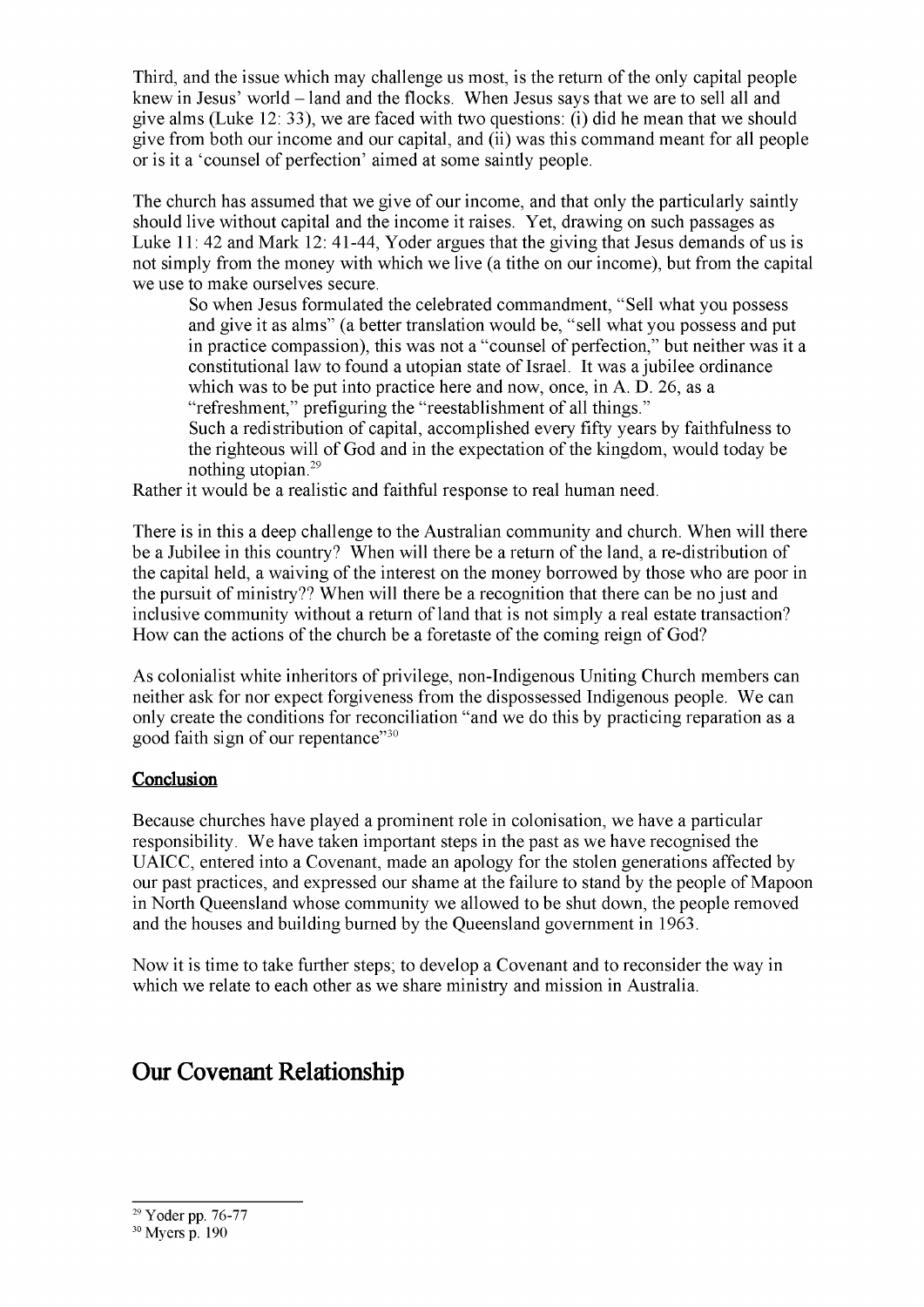# **Introduction<sup>31</sup>**

A covenant is an expression of commitment between two parties, a statement oftheir intention to relate to each other in particular ways. It is a promise of faithfulness. It is a statement of what one offers to, and seeks from, the other. Covenants bind the parties to each other in mutual commitment and call the partners to certain obligations.

In the Bible the primary covenant is always God's covenanting relationship with humankind and, in particular, with Israel. Any covenant we enter into within the UCA will always presuppose God's action and intention.

There are three significant points in the Bible where God expresses God's covenanting intention and purpose:

- i. The creation represents the primary covenant between God and the whole creation, and expression  $-\text{as was suggested in the theological foundations} - \text{of}$ God's deep love and hospitality that flows out of the life of the Father, Son and Holy Spirit. In creation God commits God's life to a relationship with humankind, and in so doing chooses to live within the limitations imposed by that relationship.
- ii. The covenant with Abraham and the people of Israel through which God deals with one people to bring the promise of salvation to the earth.
- iii. The new covenant established through the life, death and resurrection of Christ, in which people are called into a new creation, into an alternative way of life, and into unity in the Body of Christ.

Biblical covenants arise from the gracious care of God and call the whole community into the promises and obligations of the covenant. They are more than legal obligations, but arise from a loving relationship, commitment, mutuality, joint histories and shared 'fates'. They arise from the passion of God that will never cease to name people as God's children.

# The purpose of this covenant

The relationship which exists between us is found in our being created together in the image of God, and sharing faith in Jesus Christ as Saviour and Head of the Church.

It is a relationship which has been distorted by colonial history and its ongoing impact on Australian society and the church, one reflection of which is the racism which still exists among us.

Within the church the UAICC still does not share fairly in the way resources are distributed, and its voice is still not heard at crucial times.

We seek to commit ourselves to a relationship which reflects the compassion and justice of God, which recognizes our shared humanity and our common faith, and where we struggle together with open-ness and honesty to find justice for all people.

We enter a covenant relationship as a sign of our desire to remain together despite our differences and disagreements about matters of faith and justice. In the covenant we name each other as brothers and sisters in Christ, whose relationship is forever shaped by our place in Christ. We acknowledge that because of this relationship we cannot exist without each other. Our lives are incomplete, we are named wrongly, when we name ourselves without the other. We seek to create a hospitable space in our lives for each other.

<sup>&</sup>lt;sup>31</sup> This Introductory section draws considerable on "Study Three: A Covenant within the Church" in Chris Budden *Reconciliation, Celebration andAboriginalPeople* (Assembly SR&J, 1988)